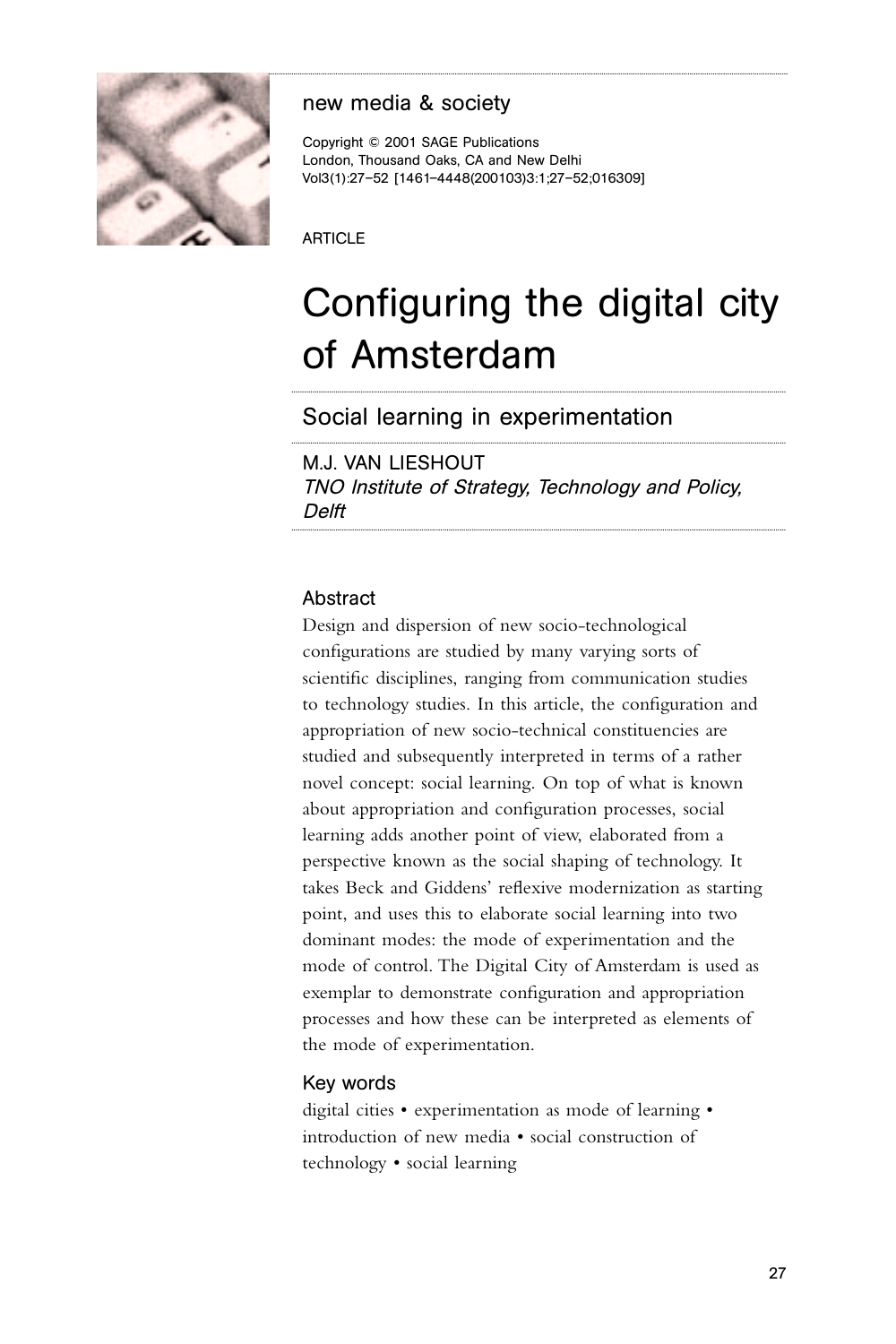## 1 INTRODUCTION

The explosion of electronic networks and the growing number of citizens with access to these networks have led to a steady stream of publications about the phenomenon of 'virtual communities'. These communities can be of various kinds, ranging from social movements dispersed over the world, to inhabitants of a city. Various authors have attempted to categorize the many different forms of appearance of digital communities and cities (Dutton et al., 1987; Graham and Aurigi, 1997; Graham and Marvin, 1996; Komito, 1998; Van Dijk, 1997). Graham and Aurigi differentiate between 'grounded' and 'non-grounded' forms of digital cities, in which the grounded forms refer to 'real cities' that have a digital counterpart in cyberspace, while the non-grounded forms connect people from geographically dispersed locations (Graham and Aurigi, 1997: 36). Graham and Marvin (1996) concentrate on the dispersion of boundaries of real cities, due to increasing importance of telecommunication infrastructures; yet another approach comes from Van Dijk (1997) who uses different dimensions to discern between public and private initiatives, and between possible modes of communication (one-to-one, one-to-many, etc.). These varying approaches show that the social innovations that may be related to these electronic networks are manifold and fit many different frameworks of understanding. They feed ideological expectations and discourses about the contribution of digital cities to reviving democracy and closing the gap between politics and citizens (Mosco, 1990, 1996; Schalken et al., 1996). Within Europe these approaches are boiled down in one of the Bangemann challenges in which digital cities are seen as one of the ways 'to improve the quality of life of the European citizens, increase the efficiency of our economic and social organization and reinforce its cohesion' (Bangemann, 1994: 6).

Within the context of the European research project, Social Learning in Multimedia (SLIM), $1$  I have studied the rise of an electronic community of a specific kind: the digital city of Amsterdam (known as DDS: De Digitale Stad [The Digital City]). Having over 100,000 citizens only five years after its inception, and being an often quoted example of a successful digital city, DDS has reached a kind of professional status that is seldom obtained within electronic communities. In line with the objectives of the SLIM-project (understanding factors that contribute to success and failure in developments that surround the introduction and uptake of multimedia in various social settings), I have analysed DDS as an example of a dynamic and on-going configuration of technologies and people. The analysis is done in terms of *appropriation* and *configuration* strategies, and in terms of a relatively new concept: *social learning*. I start with an interpretation of the development of DDS in terms of configuration and appropriation strategies. Then I introduce the concept 'social learning' and demonstrate the usability of DDS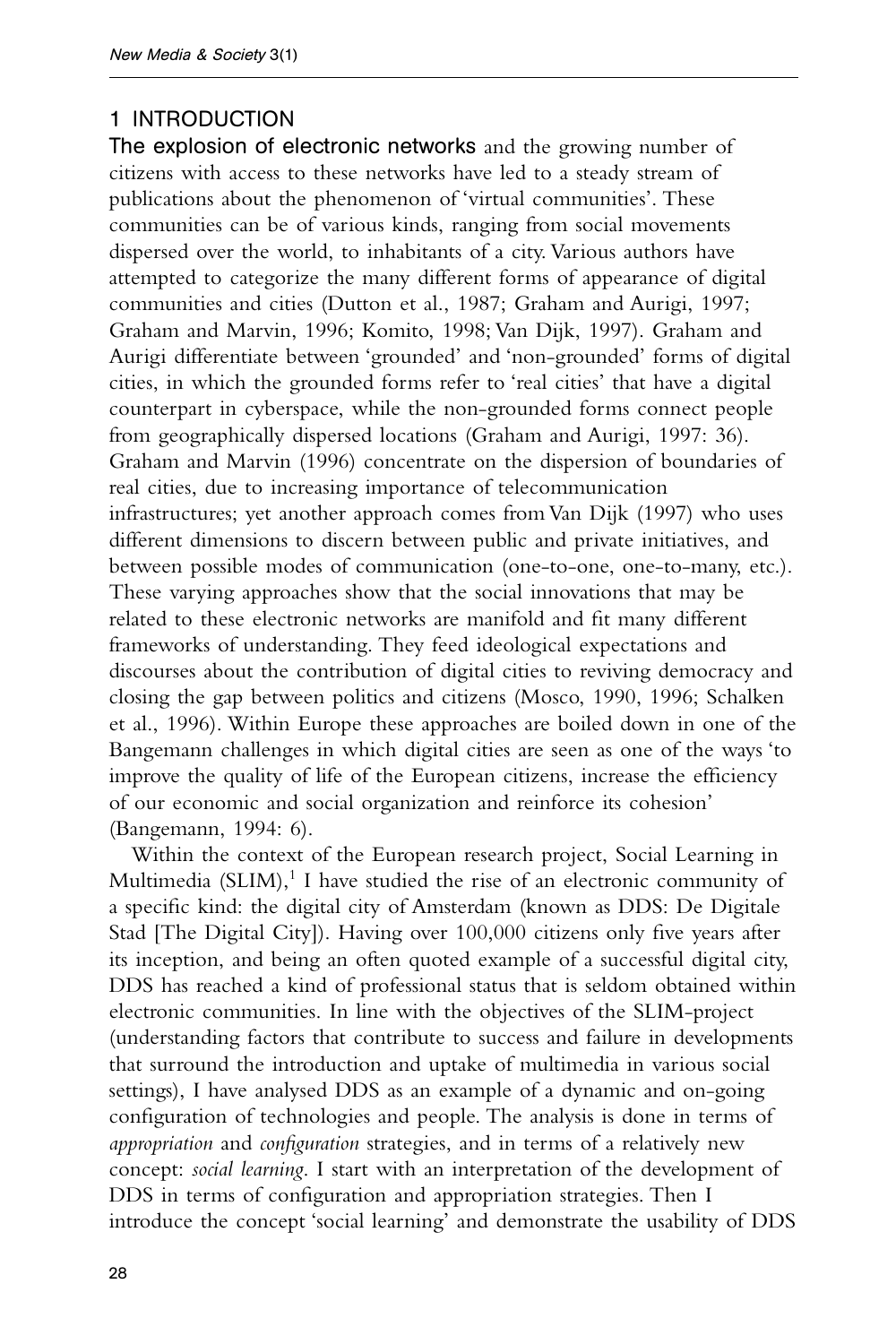as almost ideal-typical exemplar of one of the dominant modes of social learning: *the mode of experimentation*.

# 2 AN EMERGING DIGITAL CITY: BRINGING CULTURE AND TECHNOLOGY TOGETHER

DDS – the Digital City of Amsterdam – was the result of close cooperation between two social groups that both felt the need to explore the social opportunities of electronic networks. Amsterdam-based people with a media and culture background who were working at the politico-cultural centre 'De Balie', took the lead in association with members of the Dutch hackers' organization, Hacktic, in order to start a social experiment with new digital media. The roots of the DDS experiment can be traced back to the early 1990s, when people interested in media started to experiment with new media.<sup>2</sup> Local and national elections to come in early 1994 formed a legitimate background for the experiment. The idea of creating a digital environment in order to experiment with new social forms was decisively influenced by the American-based Freenets. Unlike Freenets, the digital environment to be constructed was intended to enable all forms of social communication without restriction. To attract as many people as possible, the metaphor of the city was consciously used, with citizens, i.e. tourists, as subscribed users, i.e. visitors. Interestingly enough, this metaphor of the city has never led to installing democratic bodies, such as a city council, and to providing democratic rights for the 'citizens'. Within a few months, a textual interface was constructed, working groups were formed, subsidies were received, and co-operation of the municipal authorities was obtained. From the first day of its launch, the experiment was very successful in terms of media exposure. The experiment – which was originally planned to last for only 10 weeks starting on 15 January 1994 – was covered by all major broadcasting companies, and it had extensive coverage in newspapers and magazines. It was the first time that news about the internet shifted from the economic to the cultural pages of newspapers or programmes on TV. Within the first few weeks of the start of the experiment, it was clear that the experiment should be continued. It attracted many thousands of visitors, the modems in Amsterdam were all sold out, the modem bank to connect to the digital city had to be doubled within a few weeks (from 12 to 20 lines); the experiment was, in short, the talk of the town. In an optimistic mood, the initiators asked for more and longer lasting financial support, but were confronted with a negative decision from the public authorities. They received funding for the remainder of that year, but were at the same time required to produce a business plan that would make them self-supporting within the following year. Meanwhile, the hackers' organization, Hacktic, had decided to become a professional internet access provider, which left the experimenters with new media on their own. Now, with hindsight, we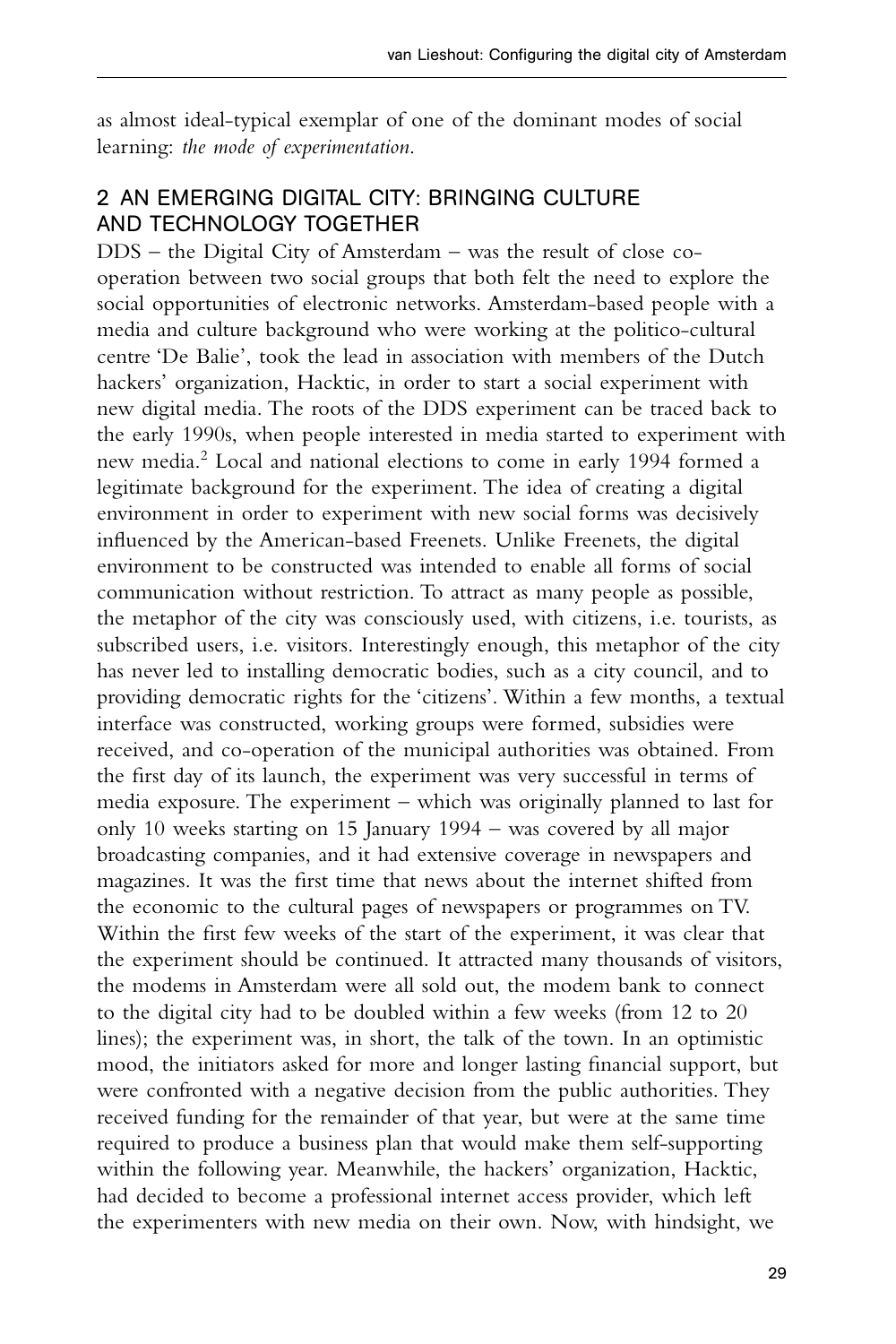may conclude that the formula they came up with, which is now basic to DDS, turned out to be a golden one. DDS was one of the few organizations with hands-on experience of organizing electronic media (debating groups, the organization of cyberspace). This gave DDS a 'unique selling point', that was exploited in establishing commercial activities. With the profits from its private activities DDS was able to continue the provision of the electronic public domain. Pivotal between public domain and private enterprise was the role DDS gave to knowledge creation and dissemination about new technologies (data-mining, real audio and real video, 3Dmodelling, etc.) and new organizational models in cyberspace (how to integrate broadcasting and the internet; how to combine synchronous and asynchronous media, etc.). From public initiative DDS turned into a private foundation that was intent on maximizing the synergetic effects of its experiences in both the public and the private domain, thus ensuring a firm basis for future survival. In this article we focus on the public activities of DDS.<sup>3</sup>

## 3 THE DESIGN AND DISPERSION OF NEW MEDIA

DDS can be seen as the creation of an electronic environment that enables a virtual community to be established. The electronic environment is shaped by a mix of technological, social, cultural, economical, juridical, political and organizational processes. Designers and users are related to each other by way of a set of technological tools and constraints, social rules and habits, expectations and cultural patterns about uses, non-uses and misuses. Designers try to develop an environment that matches their image about prospective users best, and shape a socio-technical environment in which social and technological aspects are intimately related to each other and define and redefine each other. Within media studies this modelling of the designer–user interaction is well known and extensively studied.<sup>4</sup> Considering technology to be socially constructed implies a breach with classical innovation studies which consider technological artefacts to be a unifying whole to be dispersed as they are into a community of users. Many researchers have hinted at the shortcomings of a model that presupposes such a linear relationship between the construction of an artefact and its presentation to and uptake by its users (Dosi, 1982; Nelson and Winter, 1977; Rogers, 1983). In the field of information and communication technologies, these observations are all too valid. Usually, ICT-products are still malleable and adaptable to specific forms of use. Only with hindsight, the technical and the social characteristics seem to be neatly separated. Identifying the usability of a device means attempting to stabilize the significance of a specific socio-technical setting. Introducing a new artefact or a new tool means that the (perceived) user will have to accommodate the artefact or tool into his or her life. Translated to domestic settings, a process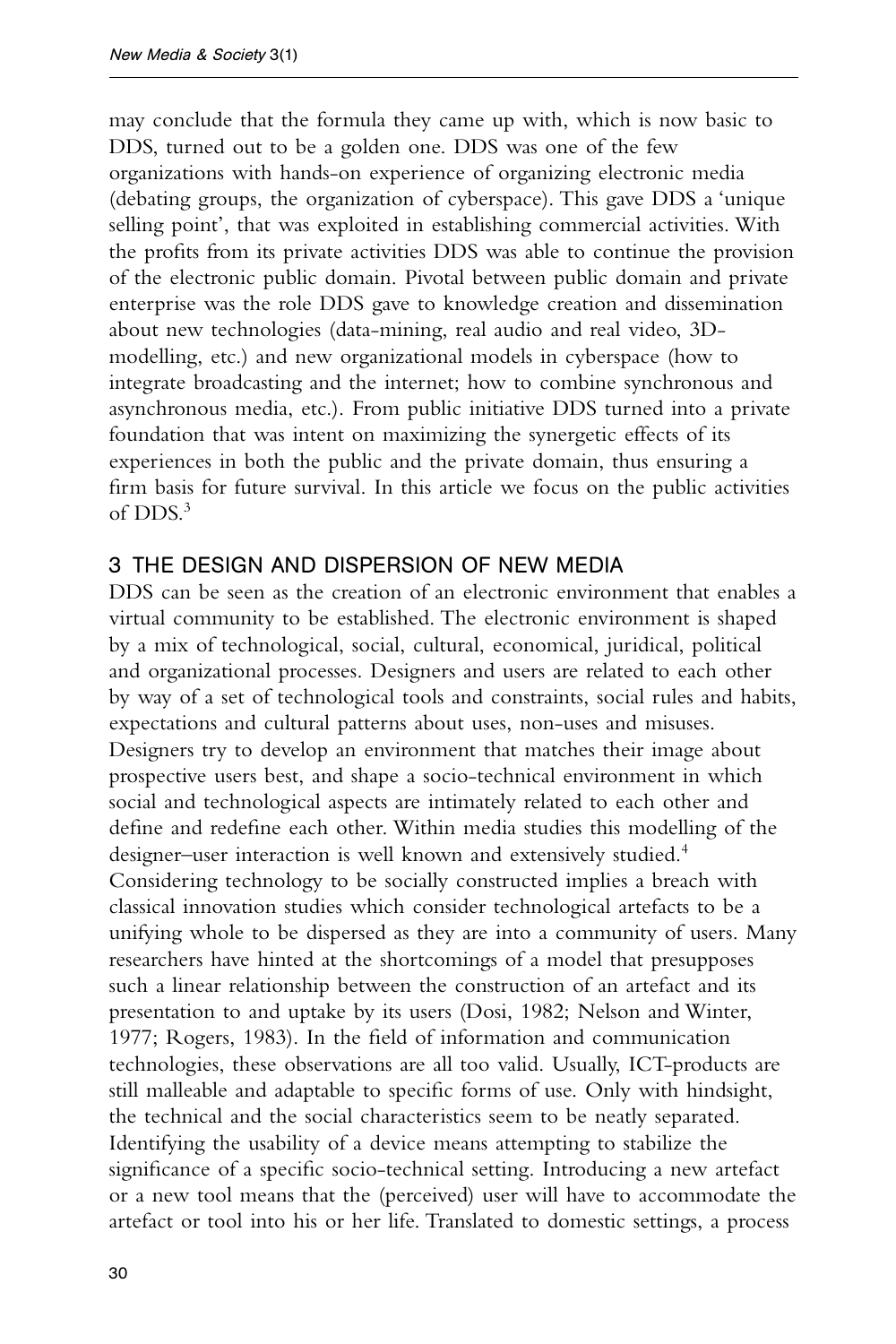of *domestication* (Aune, 1996), and of *taming* the artefacts (Miller, 1987) occurs. In this article, we concentrate on two sides of this accommodation process: configuration and appropriation strategies.

## 3.1 Configuring the user

In a well-known essay Steve Woolgar describes how the construction of a PC involves the configuration of the user (Woolgar, 1991). Woolgar describes this process as a conflict between the designers of the PC and the people outside the social circles of the designers. He underscores the fact that the design process is a straightforward attempt to define the boundaries in which 'the' device and 'the' user meet each other and match-up with each other. According to Woolgar, it is the user who is configured, not to say disciplined, by the specific design of a particular PC. Woolgar presents an interesting paradox. In speaking about *the* user, it seems as if *no user at all* is identified. It is the ideal-typical format of the user that is configured by the system, not any specific user with any specific characteristics. What counts is whether the device works, irrespective of the user who wants the device to work for him or her. The dilemma for the designer is obvious: making a customized and personalized design implies a myriad of possible design strategies and solutions; making only one design implies losing sight of the user. According to Woolgar it is the last strategy that is typically at work. Designers attempt to incorporate 'the' user in the device.

One way of incorporating the user is by using metaphors. Especially in ambiguous and complicated contexts, metaphors may serve as 'guiding principles'. Schön identifies two distinct meanings of a metaphor: one which relates to anomalies in language, and another which perceives metaphors as perspectives on the world in which a product ('a perspective, or frame, a way of looking at things') and a process ('by which these new perspectives on the world come into existence') can be discerned (Schön, 1993: 147). Schön hints at interpretations of a metaphor that are well known in the world of new media, like 'information superhighway' and the 'digital city'. These metaphors configure perceptions and uses and have high value as rhetoric devices as well. In configuring DDS, the metaphor of the city played an important role, as can be derived from the following reconstruction.

Configuring DDS The objectives of DDS have remained the same over the years: increasing people's participation in the electronic public domain, contributing to knowledge development and transfer, and contributing to economic development.<sup>5</sup> The technical infrastructure of DDS has changed radically since its inception. In less than a year and a half, three interfaces were introduced. Subsequent versions of the interface that formed the virtual environment of the city were labelled DDS1.0, DDS2.0 and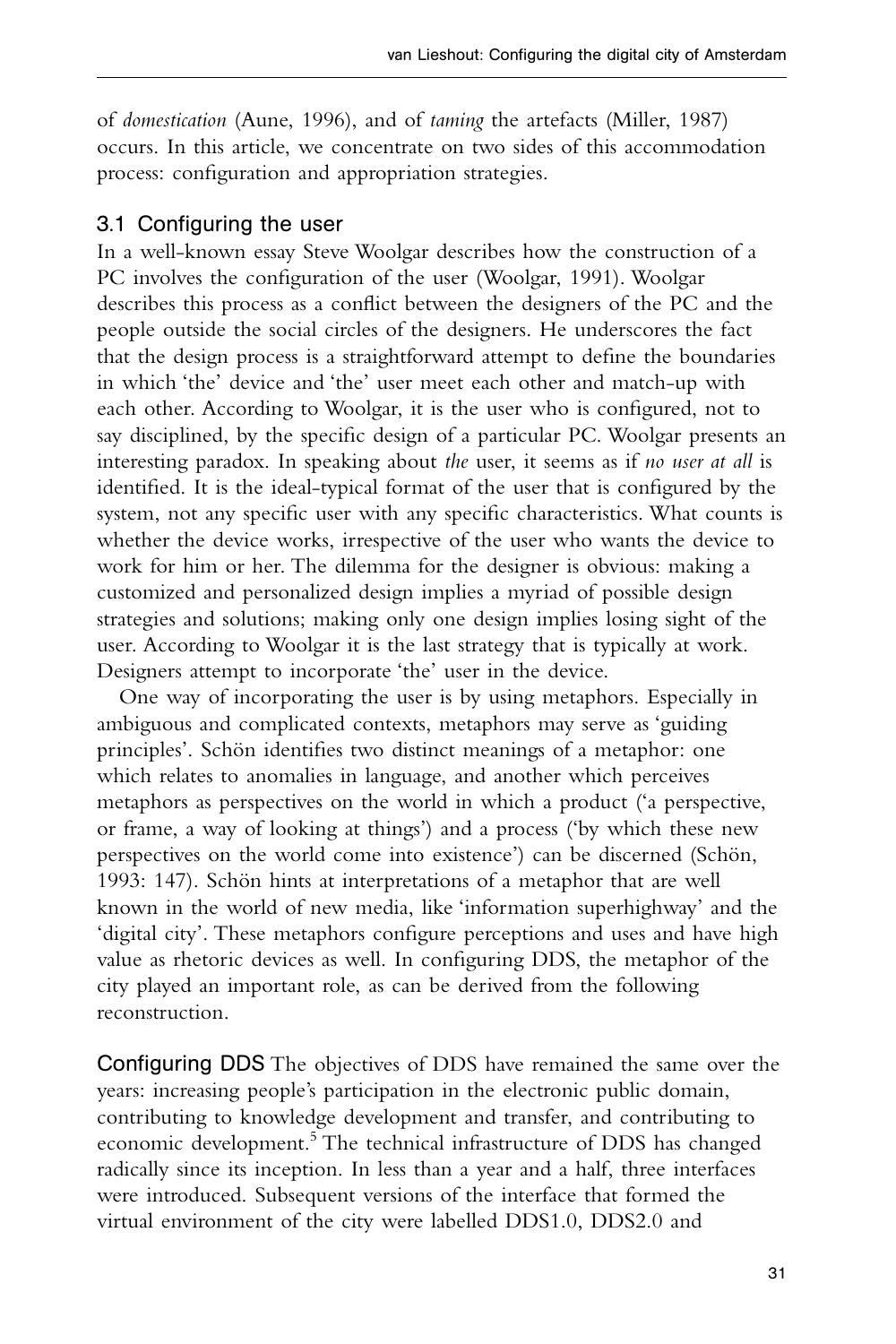|                                                                                               | $DDS$ 1.0                                                                                | DDS <sub>2.0</sub>                                                                                 | DDS <sub>3.0</sub>                                                         |
|-----------------------------------------------------------------------------------------------|------------------------------------------------------------------------------------------|----------------------------------------------------------------------------------------------------|----------------------------------------------------------------------------|
| Introduction date<br>Interface<br>Text/graphics based interface<br>Structure of the interface | 15 January 1994<br>Freeport/gopher<br>text-based user<br>interface (UI)<br>menu oriented | 15 October 1994<br>Lynx/Mosaic<br>text based UI/<br>graphical UI<br>cursor oriented/<br>hyperlinks | 10 June 1995<br><b>WWW</b><br>graphical UI/<br>text based UI<br>hyperlinks |

• Table 1 Characteristics of the three interfaces of DDS

DDS3.0. These interfaces were crucial in communicating a specific image of the digital city. They were enframed by the technological opportunities that existed 'in these days'. In Table 1 an overview is presented of the technical requirements of the three subsequent interfaces that DDS has known so far.

DDS 1.0 The first interface took only a few months to design. The idea of DDS was taken from the US-based Freenets and so was part of the software. The Freeport software was adapted to the local situation in Amsterdam and, where needed, extended with Gopher (using a cursor to move through a list). The metaphor of the city was reflected in the organization of the interface: it had a post office, where email could be gathered and sent; a public forum that encompassed the different moderated discussion groups; a town hall; an election centre (because of the prime target of DDS: the elections of April 1994); a central station that formed the gateway to the internet; a house for arts and culture (reflecting the media background of the initiators); a square to meet other visitors, etc. (see Figure 1). The first interface configured its users as being visitors to a digital city. The interface itself was a boundary device: it constructed the virtual boundaries of a city. It did this in a strict sense: when leaving the city by connecting to a place outside the city, the Freeport interface was replaced by another Unix communication standard (like Telnet).6

DDS 2.0 When the world wide web as a standard was introduced, DDS was among the first organizations within the Netherlands to implement it.<sup>8</sup> DDS2.0 clearly was a technology-driven approach. The designers wanted to have an interface that enabled experimenting with the newly introduced graphical interfaces. The web enabled artists to use the new medium to experiment with new media forms, with new designs. Unfortunately, the introduction of an interface based on the web meant a step backwards with respect to communication facilities: entering a pub or a discussion group meant leaving the web interface and starting a Telnet session. Some of the early citizens protestedagainst this sign of 'technological progress'. They saw the new interface as an impoverishment of the communicating facilities that were fundamental to the objectives of the digital city. DDS2.0 essentially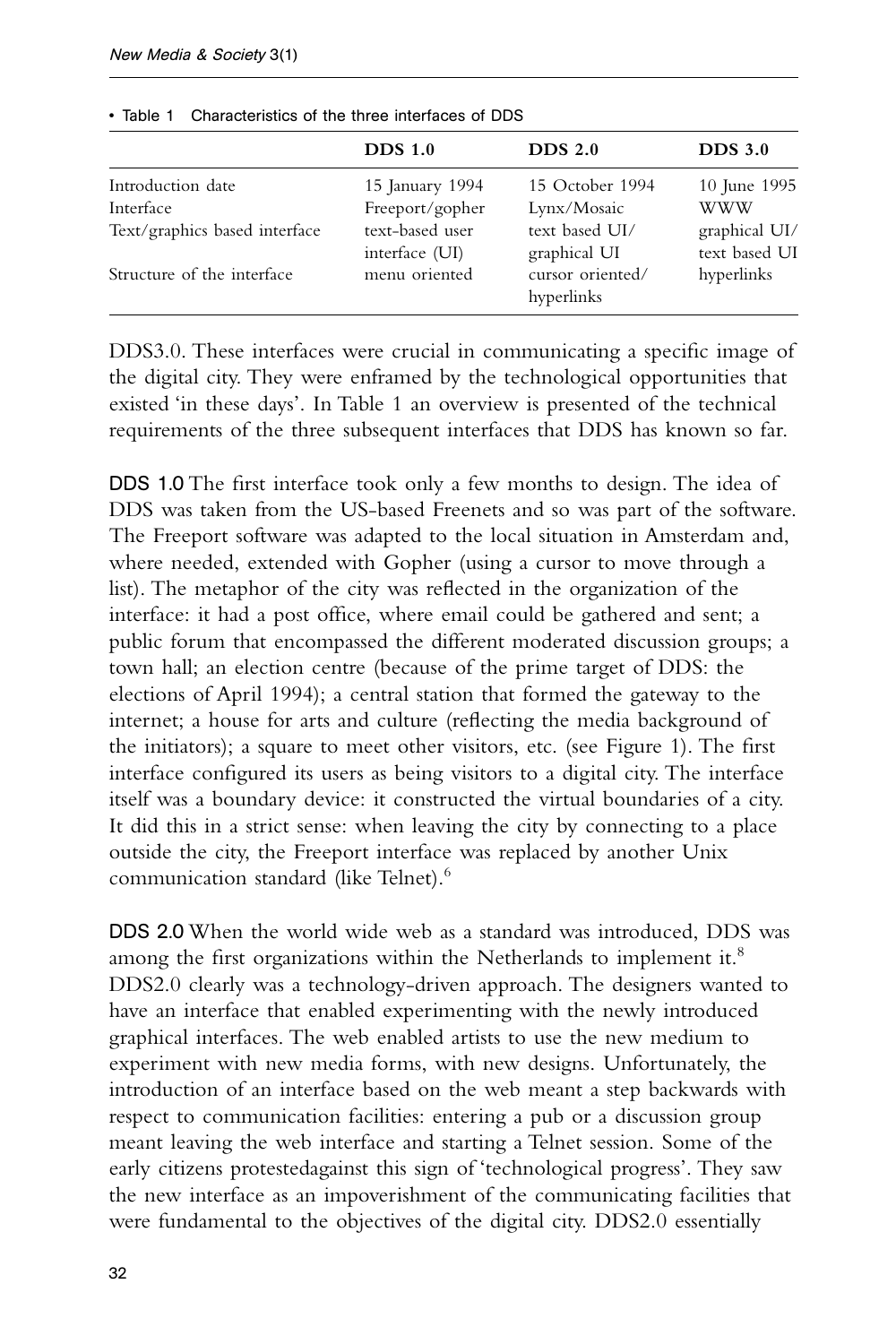```
De Digitale Stad
   1 BALENGRIJK: De Digitale Stad 2.0
   2 Helpdesk
   3 Het Postkantoor
   4 Openbaar Forum
   5 De Bibliotheek
   6 Gebouw voor Kunst en Cultuur
   7 Het Stadhuis
  8 Kantoorwijk
  9 Verkiezingscentrum
  10 De Kiosk
  11 Een Plein
  12 Universiteit van Amsterdam
 13 Centraal Station
 14 Configuratie–centrum
––––––––––––––––––––––––––––––––––––––––––––––––––––
x = Exit h = Hoofdmenu v = Vorig Menu w = wie zijn er?
Keuze ? : ❚
```
## • Figure 1 The textual interface of DDS1.0 and DDS2.0

Note: As the attentive reader may notice, in the figure it is indicated that this is the entrance gate to DDS2.0. As a matter of fact, the lay out of DDS1.0 was similar to this interface. The software of DDS1.0 was however, Freeport software, while the software for the textual interface of DDS2.0 (of which this is the picture) was Lynx.

was a text interface with graphics (see Figure 2). The old Freeport-based textual interface was replaced by a new textual interface that was based on Lynx. Lynx used the cursor to indicate items and to follow hyperlinks. This caused troubles in the beginning, since 'natural' uses of the cursor did not always work.<sup>9</sup> For the designers, DDS2.0 did not include a change of perspective on the user: 'the' user remained an abstract person. The designers were aware of the impoverished communicating facilities. Their choice was, however, supported by the staff of DDS who saw the need to experiment with new technologies in order to keep momentum in the innovating activities of DDS. So, the loss of functionality in communicating tools was taken as inevitable. This did not mean that communication was considered to be less important than information. It was just the limitations posed by technology that structured the functionality of DDS.

DDS 3.0 Work on DDS3.0 started immediately after the launch of DDS2.0. Since a survey among the citizens of the digital city had shown that most citizen were male youngsters, it was decided that DDS3.0 should be useful and interesting for as many people as possible.<sup>10</sup> Of course, this was rhetoric. DDS1.0 was, in line with the vision of the initiators, also meant for all who wanted access. The 'Access for All' principle was, however, never turned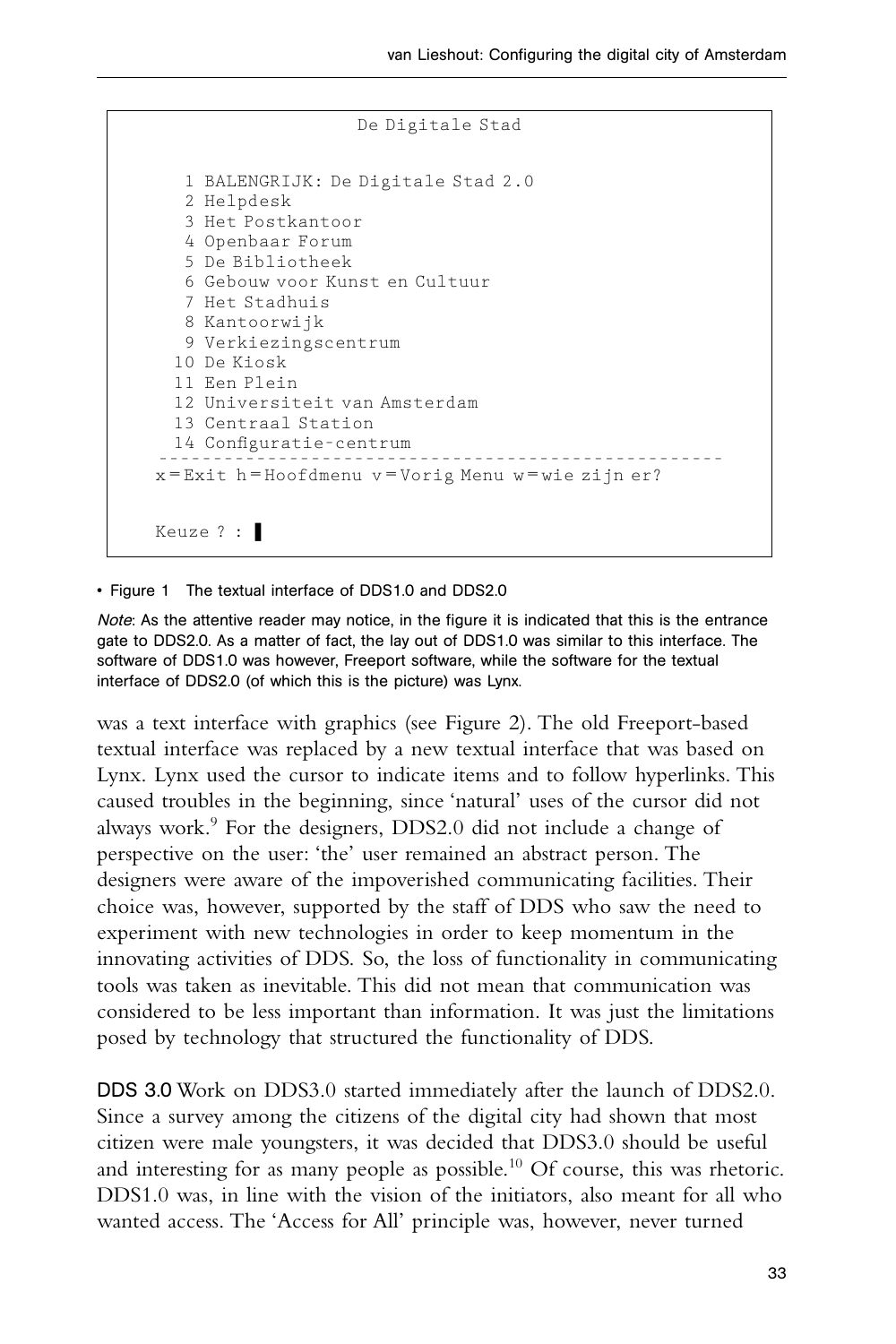

<sup>•</sup> Figure 2 The graphical interface of DDS2.0

into practice. A second principle was that the city should be accessible by both high-end and low-end computers. This implied that a text-based version should remain available. Third, there should be different ways to gather information within the city. Just as in a real city, it should be possible to get lost, and to discover unknown spots by chance. Fourth, both novices and advanced users should have fun in visiting the city. Interestingly enough, this led to the introduction of a 'power-tool' for the so-called 'power-users': a kind of shell structure that enabled those who were familiar with the UNIX-based structure of the shell to get what they wanted in a fast way. In designing a navigation structure, several models were tried: an old city centre with canals, a matrix city like New York, a village street model and even a model of a planetary system. Eventually a model with squares was chosen since this allowed for flexibility in providing information content while it fitted the metaphor of a city quite well (see Figure 3). The citizens of DDS3.0 kept the privileges they already had in DDS2.0, in having an email address and having the privilege to enter pubs. The privilege of making a personal home page was added. To make the city more like a real one, citizens were allowed to use fantasy identities wherever they presented themselves. It was however always possible to trace the real identity of a person, by a simple and fast procedure. The city should, after all, be a lively place. As is stated in the official documents: 'We don't want a  $dull - clean - city that requires political correctness of anybody.<sup>11</sup> Not all$ the new features in DDS3.0 worked as was intended. The textual interface, for instance, was constructed by literally translating the graphical information into texts. This was a bad design choice. It led to indications in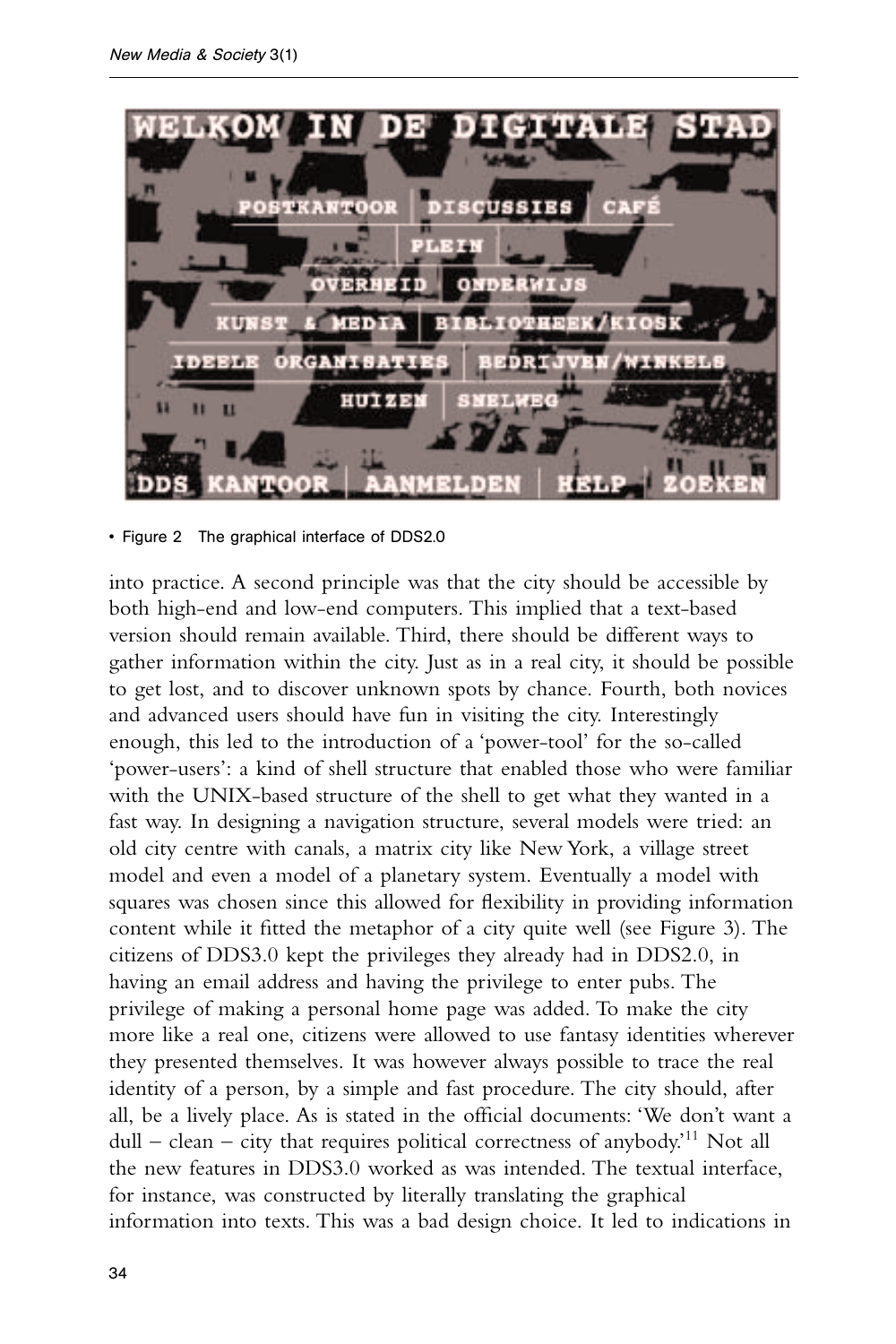

• Figure 3 The square structure of DDS3.0 (houses are located in between the squares)

the textual interface like: 'Go north'. Another problem remained the dynamics of the city itself: how to indicate something new, how to introduce a new square, or a new house at a square? And finally, how to introduce a new interface? DDS3.0 was based on a conscious reflection about the representation of information, communication and the user. Though user requirements were formulated, these requirements were never operationalized. They remained formulations on an ideological level, and never reached the status of technological incentives. The ideology enforced general accessibility to all users, male or female, old or young, highly or poorly educated, rich or poor. What this meant in terms of design strategies was never solved. By instructing groups of a particular type (like older women who were new to computer use) problems popped up that were very basic to using a computer, such as how to use a mouse.<sup>12</sup> The designers did not like the idea of designing for such an undifferentiated group, but neither did they try to reduce this lack of differentiation.<sup>13</sup> The user was,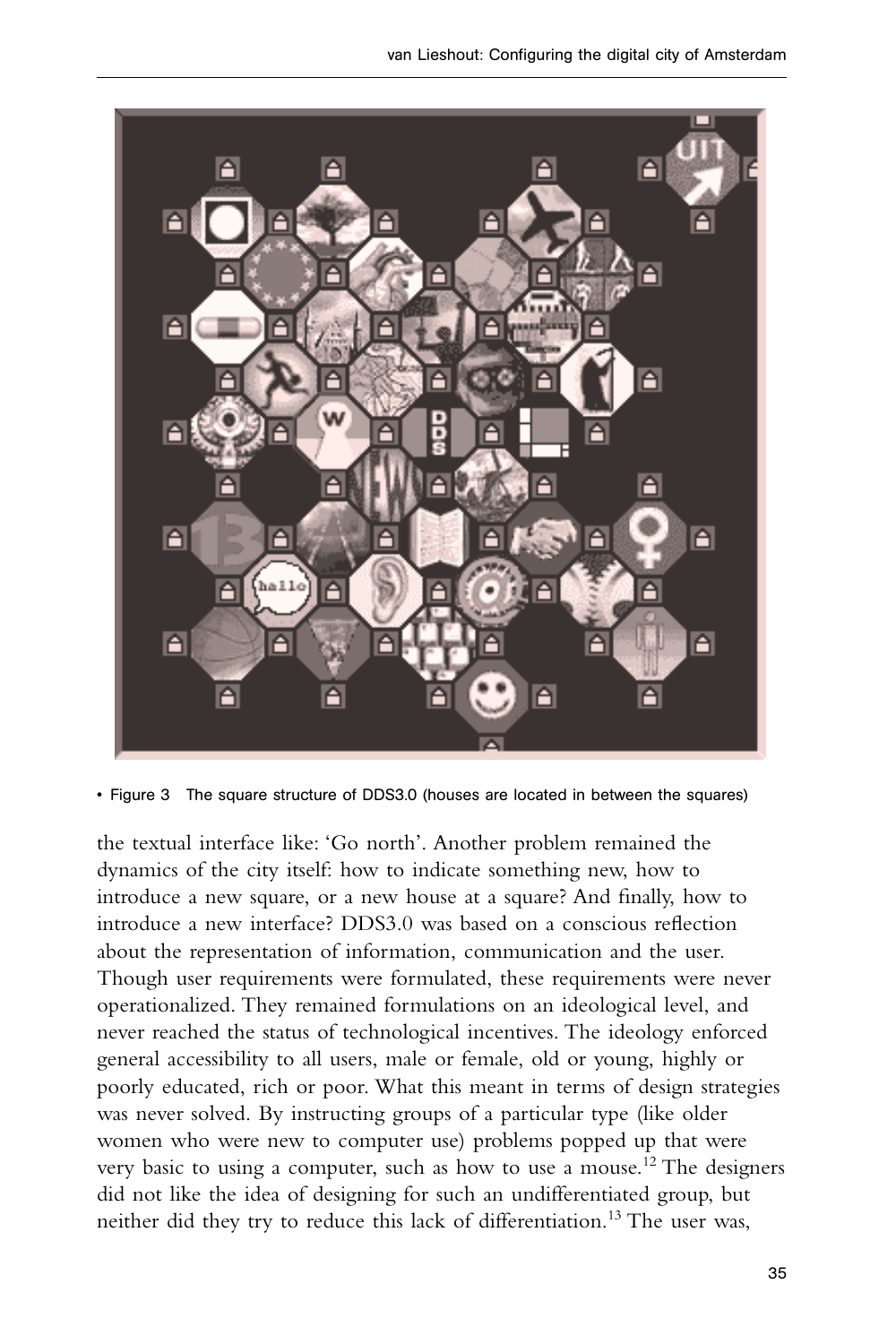again, configured as an abstract entity. The design led to asynchronous modes of communication, which required deliberate action on the part of the users to achieve meaningful communication.<sup>14</sup> The designers succeeded in giving the city a 'face'. Unfortunately, this face was and is a rather static one. Though over time more squares were added to the digital city, the overall 'look' of the city has not changed since its inception, in June 1995. This is a design problem that is more and more felt to be serious.<sup>15</sup> A city must grow, must change, must be dynamic.

Configuring the city and the citizens To understand what the designers had in mind when constructing a digital city, looking at the subsequent versions of the interfaces (in combination with the results of the interviews and the written material on the construction process) enables the reconstruction of the mental models used by the designers. In the construction of the first two interfaces of DDS, the user was configured by means of the metaphor of the city. The metaphor had both ornamenting and ordering functions (cf. Van Twist, 1995: 47), and introduced a specific perspective on the world (cf. Schön, 1993: 147). The designers were aware of the fact that the users could not be treated as a homogeneous group, but they were reluctant to differentiate between specific groups. In the design of the interface yet to come, there is a discussion of DDS4.0, the use of 'scripts' that may be applied by citizens themselves.<sup>16</sup> The designers are seen to be aware of the 'designer's dilemma' without being able to offer satisfying solutions. The metaphor of the city enables cyberspace to be configured in a conscious and understandable way. Not only the technical artefact (the interface itself) but also users are configured (enrolled) in scripts as being a 'citizen', 'owning' a house, visiting a pub, etc. However, these scripts do not represent all crucial aspects of life as experienced outside the digital city. Despite being a citizen, influence on the government of the city is very limited for the user, and the parallel between a house owner in real life and one within the city is limited to the possession of real vis-à-vis virtual space. These limitations did not prevent the growth of the city, showing the strength of a metaphor.

But the configuration process entailed more than just the use of metaphors and scripts. The configuration process began with the attempt to use the political elections to start an experiment with a hitherto rather unknown medium, for the sake of the experimentation itself, and for the sake of studying its potential for countervailing power within a subculture. The configuration process also covers the (hierarchical) structure of the city, which – notwithstanding its democratizing appeal – also had a tight topdown structure. This apparent contradiction is particularly interesting since even the identification of this contradiction did not lead to serious attempts to introduce more democratic procedures into the city apart from some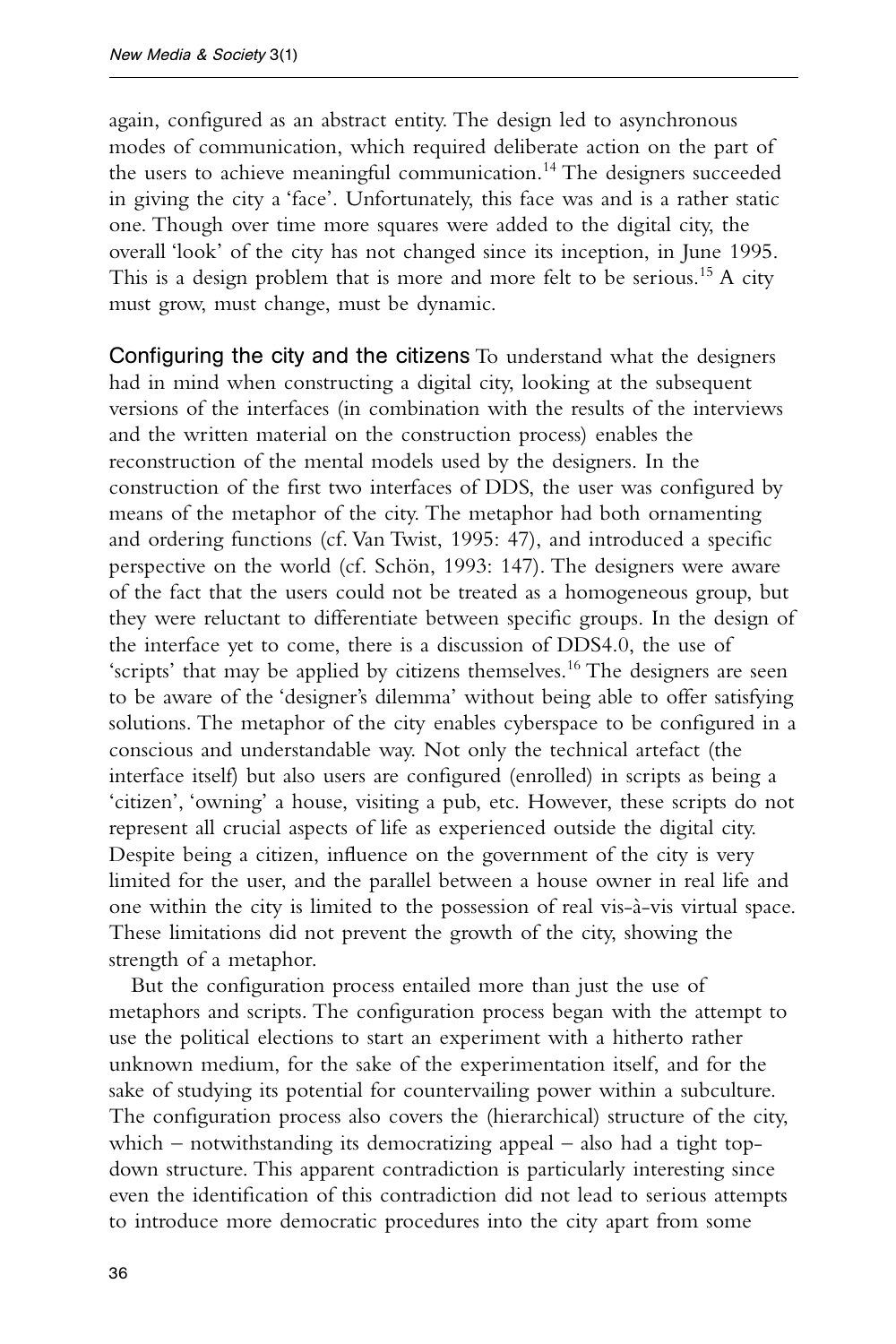'give-away' public forum in which citizens also had a voice (cf. Francissen and Brants, 1998: 34). The organizing strength of the new medium, bringing together over 100,000 citizens within four years, apparently did not empower the citizens themselves to join forces for a more democratic organization of the city. As we will see, other forms of countervailing power on a more 'local' scale show that democracy can be organized within the city, though it circles around concrete issues more than around an abstract appeal of a concept. The structure of the city was however not turned into a solid structure, but remained open, flexible and adaptable. The flexibility worked two ways: it left space for citizens and citizen groups to organize their own affairs, and it gave the designers opportunities to join the public and private parts of the city. The golden formula of using the public part of the city as a permanent experimentation space in which new technical gadgets could be tried in a user group of several tens of thousands, while using the private part of the city to generate revenues that enabled the continuation of the public sphere that DDS represented, is an important element of the configuration process of DDS. The public part of DDS was oriented in change, in experimentation for the sake of experimentation. It did not matter what actually happened in the city, as long as the city showed that it was in a situation of permanent change – just like a real city. This experimental attitude, shared by both the cultural community and the hackers' community that started the project, is another important aspect of the configuration processes that formed the city.

# 3.2 Appropriating the artefact

What is configured, has to be appropriated by the user. This correlation between the two concepts should not be understood as if both concepts relate to distinct groups of actors with different activities. Particularly in the field of new media, the role of the user as co-designer gains importance. Designers, in their turn, have to appropriate what is offered (for instance, design tools) and have to incorporate the expected behaviour of the user in the design. The result of the appropriation procedure is that a tool, or a functionality, is integrated in the views, habits and daily practices of the user.

Akrich uses the concept 'script' to analyse how objects are appropriated (Akrich, 1992: 207–9). She suggests that designers inscribe specific norms and values in the artefact or practice (for instance that one has to be a skilled user of text processing programmes, or that one is a novice in surfing the internet); appropriating the practice or artefact means matching with these norms and values. Rommes et al. (forthcoming) use the concept of scripts to analyse the implicit and explicit gendering of technical artefacts and socio-technical constellations. DDS is one of the socio-technical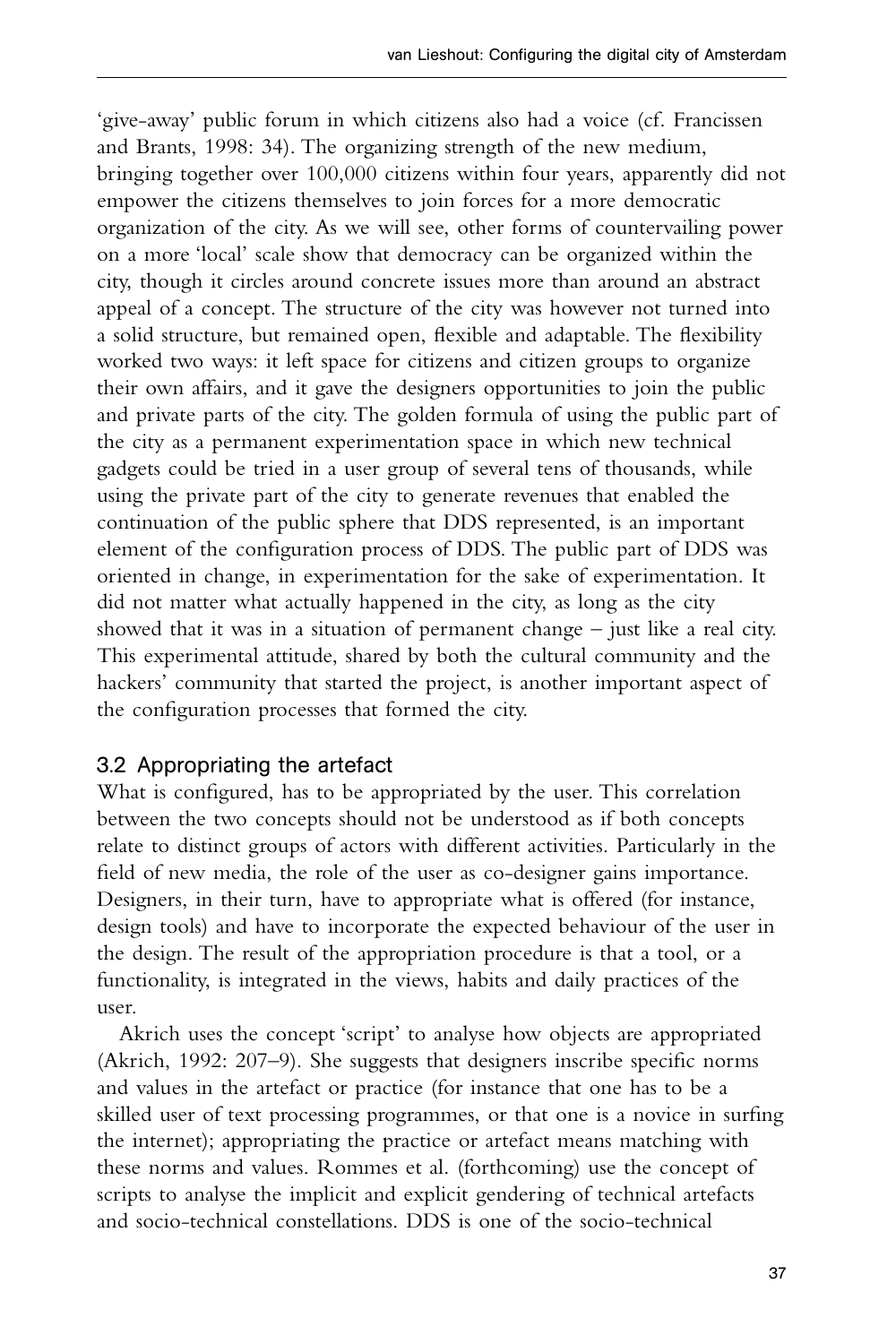constellations they study. They argue that gendered scripts prevent appropriation by excluded (i.e. female) user groups.

A popular image – citizens of the digital city Appropriation processes are complicated processes. They encompass a variety of actions simultaneously and can seldom be reduced to only one or two factors that determine the shape of the appropriation process. In the case of DDS, appropriation processes have different forms, given the many faces the city offers to both its inhabitants and people merely passing by. In the following sections, I start by presenting demographic figures about the city, and complement these with a few illustrative examples of specific appropriation processes.

Demographic appropriation During the period leading up to 1998, three surveys were held to get information about the background of DDS citizens. The first one was held during the first experimental period (Schalken and Tops, 1994), the second was held two years later  $(1996)^{17}$  and the third was held in 1998.<sup>18</sup> The surveys did not deliver representative results as they were not based on a random sample of citizens. Still, the overall impression is that they provide valuable information about the backgrounds and activities of the DDS population. The number of citizens has grown over the first four years from 13,000 in May 1994 to 45,000 in May 1996, leading to over 100,000 citizens by the beginning of 1999. DDS

|                             | 1994 $(\% )$   | 1996 (%) | 1998 (%) |
|-----------------------------|----------------|----------|----------|
|                             |                |          |          |
| Sexes                       |                |          |          |
| Male                        | 91             | 84       | 79       |
| Female                      | 9              | 16       | 21       |
| Age                         |                |          |          |
| Younger than 30 years       | 58             | 71       | 74       |
| Older than 50 years         | 3.5            | 3.5      | 3.5      |
| Education                   |                |          |          |
| University/higher education | 72             | 76       | 62       |
| Higher secondary education  | 23             | 20       | 20       |
| Lower education             | $\overline{4}$ | 4        | 18       |
| Geographical origin         |                |          |          |
| Amsterdam                   | 45             | 22       | 22       |
| Abroad                      | 1.3            | 0.5      | 1        |
| <i>Activities</i>           |                |          |          |
| Work                        | 61             | 39       | 40       |
| Student                     | 31             | 56       | 48       |
| Others                      | 8              | 5        | 12       |

|  | • Table 2 Demographic figures of DDS citizens |  |  |
|--|-----------------------------------------------|--|--|

*Sources*: Schalken and Tops, 1994; Beckers, 1996, 1998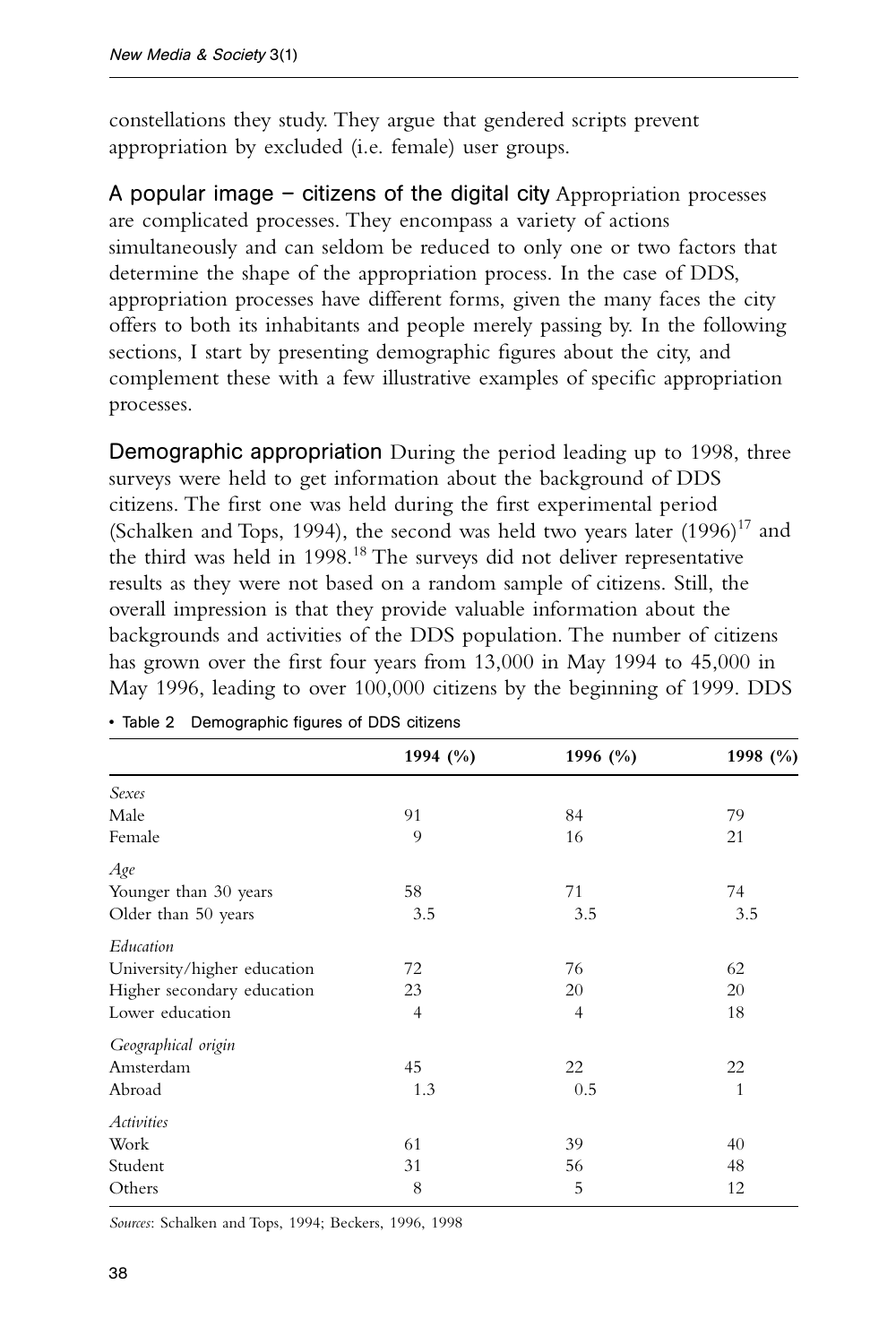| CONTACT WITH OTHER CITIZENS | 1994 $(\%$ | 1996 $(\%$ | 1998 $(\%)$ |  |  |
|-----------------------------|------------|------------|-------------|--|--|
| Very often                  |            | 19         | 19          |  |  |
| Regular                     | 17         | 37         | 29          |  |  |
| Sometimes                   | 33         | 23         | 28          |  |  |
| Never                       | 46         | 21         | 24          |  |  |

#### • Table 3 Characteristics of use

*Sources*: Schalken and Tops, 1994; Beckers, 1996, 1998

does not escape a stereotypical composition of its citizens, though the number of new females is higher than the national average. It is interesting to note that only a minority of citizens (i.e. inscribed users) comes from the city of Amsterdam, thus underscoring the virtual character of the city. Half of the citizens belong to the student population. Internet and email are the most important reasons to subscribe to the city. Communication within DDS (by pubs and discussion groups) is less appreciated, though it is interesting to note that with the shifting constitution, half of the growing population claims to have digital meetings on at least a regular base (see Table 3). While interests in the original incentives of DDS (creating a virtual community around a number of societal themes) has diminished (according to the initiators), interest in communication per se has grown. Interest in information provided focuses mainly on computer technology ('how to make your own homepage') while arts, culture and politics score significantly less. The most popular square is still the 'central square' (with all kind of information about DDS itself), followed by computer-related squares.<sup>19</sup> Men use bookmarks significantly more often than women, who use search functions more often. Women spend more time in the city, while men more often use the city as a starting point for surfing the world wide web. Notwithstanding its socio-cultural background, the population of DDS does not escape being stereotypically composed of young higher educated men. The city attracts more male than female users, and more students than workers. We do not know whether the group of passers-by (tourists) is differently composed. There is however not much ground to suggest that the tourist group will deviate from an average internet user group.

Squatting in cyberspace DDS started as an illustrative example, aimed at showing new and possible uses of new media, and experimenting with these new media. It was a social experiment itself. It retained this character throughout its existence. It has always been an objective of DDS to provide for a playing field for citizens, tourists, staff members, ideological and commercial organizations. This playing field has been used creatively, as the following illustration shows.

DDS3.0 introduced the opportunity to have a house in the city. Of today's 100,000 inhabitants some 1300 own a house. Each citizen can create a house, when space is available. Once space became scarce, and the houses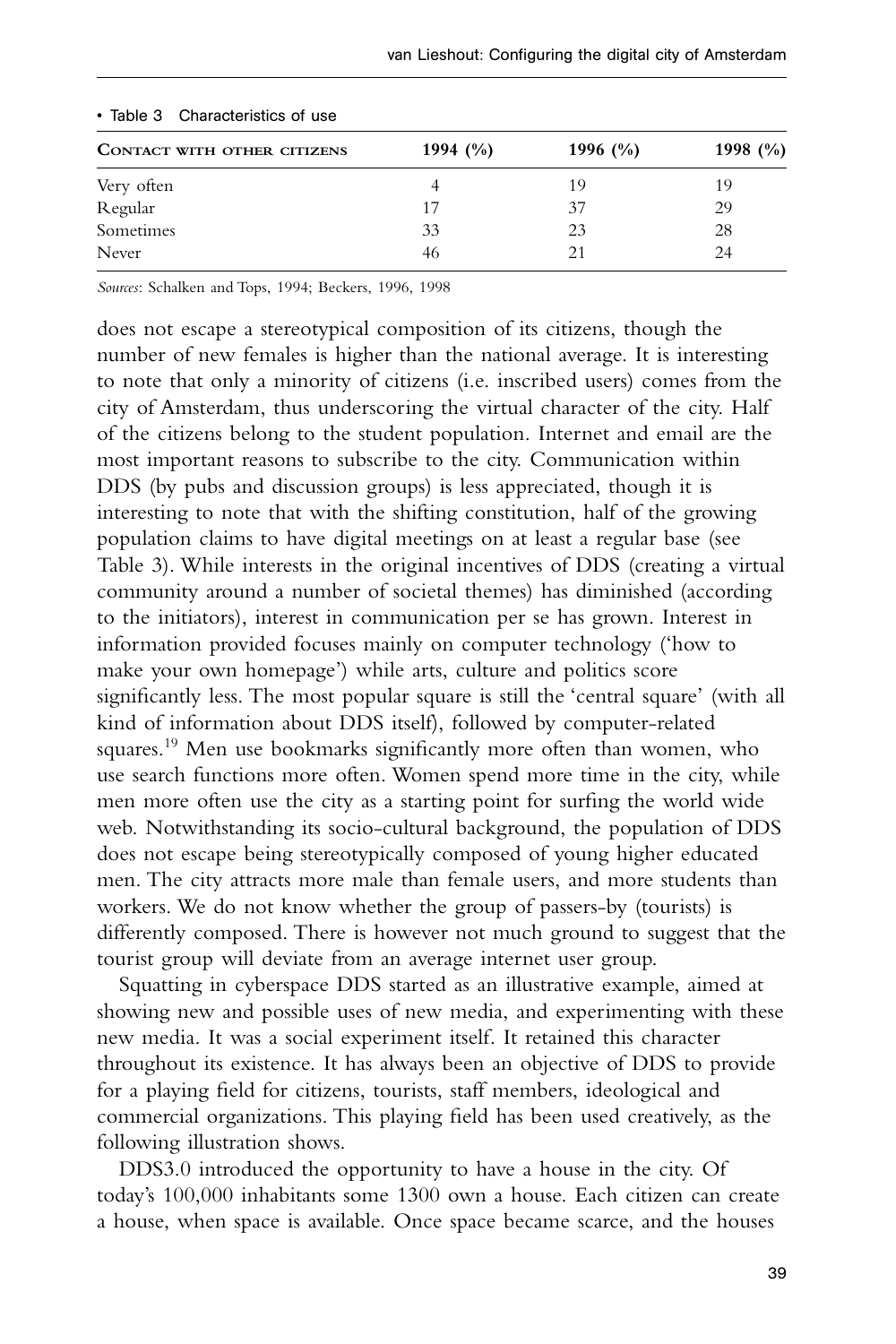were all occupied, both citizens and the staff of the city introduced solutions to this problem. Both solutions have been implemented. A usual practice is that once a home is owned, within a relatively short period of time the home is embellished, with graphics, with personal information, with interesting links, or whatever. Sometimes, however, no visible changes are made for many months. In line with the ideology of the squatting movement – a social movement that had its heydays in the late 1970s and the early 1980s in the Netherlands – DDS introduced a squatting law. It was permitted to squat a house that had not been changed in the last three months. This was indicated by the 'local authorities' by placing a nail on the door. Everybody could put a claim on a house with a nail by placing his or her mark on it. The citizens introduced another solution. Within the space available (500 KB for each house) they introduced the possibility to share more houses behind one door. They came up with the principle of a flat. A flat consists of a number of houses. All houses share the same front-door. A flat may consist of a number of houses that relate to a common background, or it may consist of a number of houses (and house-owners) that do not share anything in common except for the front-door. Some flats have created an elevator that combines the different 'floors' in the flat. Others have introduced stairs. Each house within a flat has a limited amount of disk space. There will always be a 'house master' who is the original houseowner. Both approaches show how metaphors of the real life are transplanted to the virtual life and enable solutions to problems with the socio-technical organization of the city. Both solutions introduce their own dynamics. In case of the flats, for instance, communication between the inhabitants is organized by distributing a digital newspaper, that tries to highlight problems that inhabitants of a flat might share. In the case of a squatted house, civilian procedures are established that enable an inhabitant to fight the squatting indication. (A squatting indication is when the authorities put a notice on the door indicating that squatting is permitted.)

The city as attractor Notwithstanding the changing population (which, according to one interviewee, $20$  exchanged its original composition of close bystanders for one of relative outsiders), appropriation by communication has gained importance over the years. This may have led to sub-populations within DDS and to functions of DDS not known by the DDS officials. According to one member of the design team of DDS3.0, he was 'lured' into the city, even though he initially did not consider DDS to offer a very interesting digital platform. But somehow the city started to 'live a little . . . the influence of thousands of inhabitants became stronger and stronger' and it became difficult to withstand the urge to visit the city, and to see what happened.<sup>21</sup> Another form of end-user appropriation is the creation of the 'Underground', a subculture within DDS with its own rules. Anyone can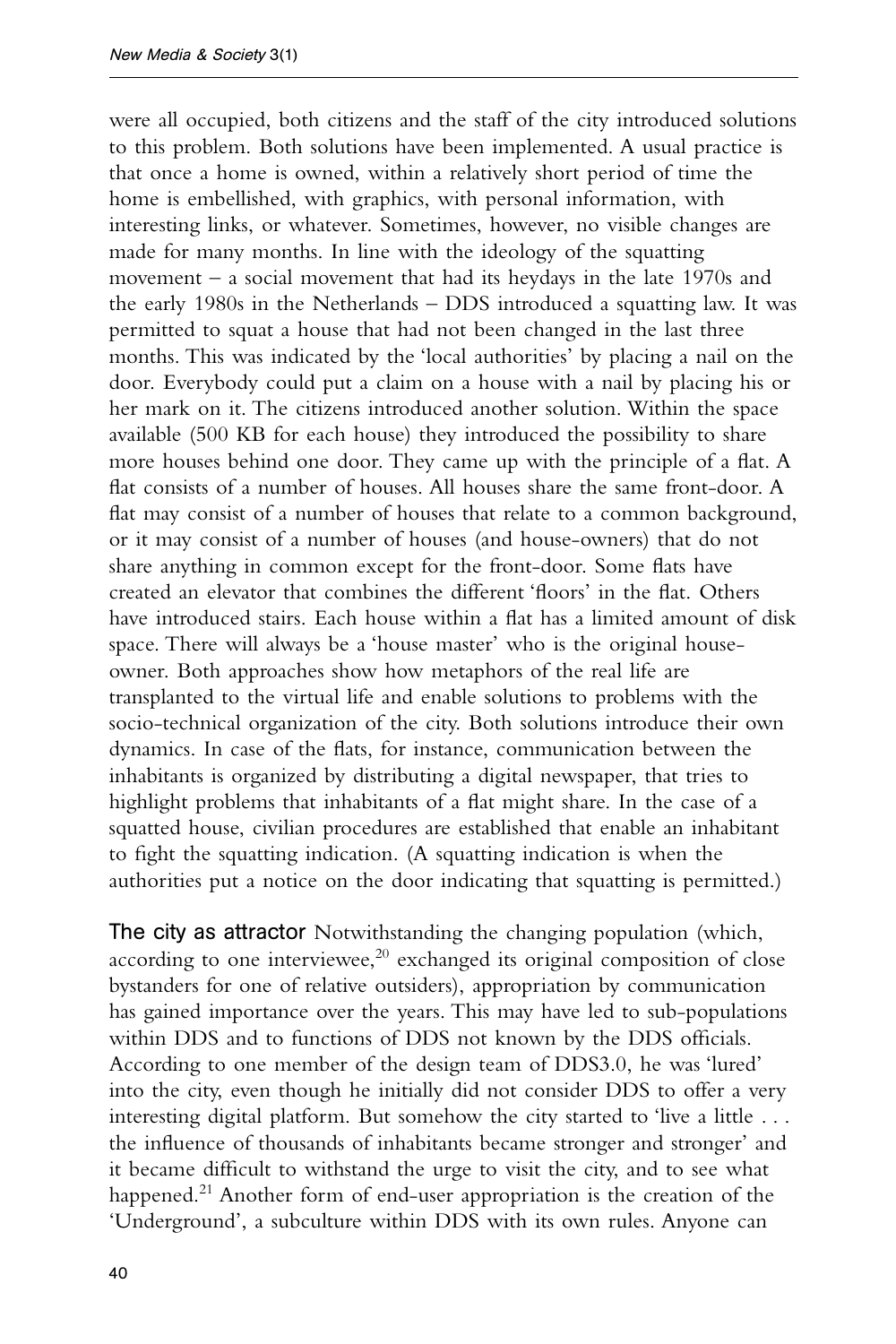visit the Underground, but only a few consider themselves to be part of the Underground movement.<sup>22</sup>

Appropriating the city Appropriation is basically an individually guided process: individual people (citizens in case of DDS) will have to appropriate a tool, artefact or idea, which means that eventually the tool, artefact or idea has to be integrated into the cultural context of the individual. The extent to which this integration occurs, and the manner in which it occurs determines the 'mode' of appropriation.<sup>23</sup> In the case of DDS we can perceive different manifestations of appropriation processes: first, the inscription as a citizen, which is a very important aspect of the appropriation process; second, the appropriation of the city as metaphor, as demonstrated by the use of 'squatting laws' and the elaboration of this in rather different forms, showing flexibility in the 'modes' of appropriation. The changing patterns over time, as demonstrated in the changing demographic composition of the citizens, shows another aspect of flexibility in appropriation processes: while the early generations of citizens may have felt some kind of interest in the more ideological backgrounds of DDS, the latter generations (i.e. after the first year of the existence of DDS) did not bother about this ideological orientation, but proved to be vivid users of the communicative opportunities offered by the city. The existence of the Underground, and the organization of the pubs are yet other manifestations of the heterogeneous manner in which the city can be appropriated: many different trajectories of appropriation can be discerned that co-exist and probably influence each other in specific ways.

# 4 SOCIAL LEARNING IN NEW MEDIA

The analysis presented in section three on the configuration and appropriation strategies that can be demonstrated in the case of DDS, can easily be transferred into an analysis within a framework known as the social shaping of technology (Bijker, 1995; Bijker and Law, 1992; MacKenzy and Wajcman, 1985). This framework concentrates on understanding the process of socio-technical change in which social and technical aspects cannot be separated, but dialectically shape and reshape each other. Historical accounts of technological developments usually pay limited attention to the wider social milieu surrounding the development of a technological configuration and usually neglect the mutual influence of social and technological factors.24 The framework of the social construction of technology is based on cultural and sociological theorizing: it starts from the assumption that actors will attribute specific meanings to specific developments and that these meanings reflect specific circumstances. An artefact or technological configuration does not have a prescribed meaning the very moment it is 'released' from the laboratory. Its meaning is negotiated by interested parties,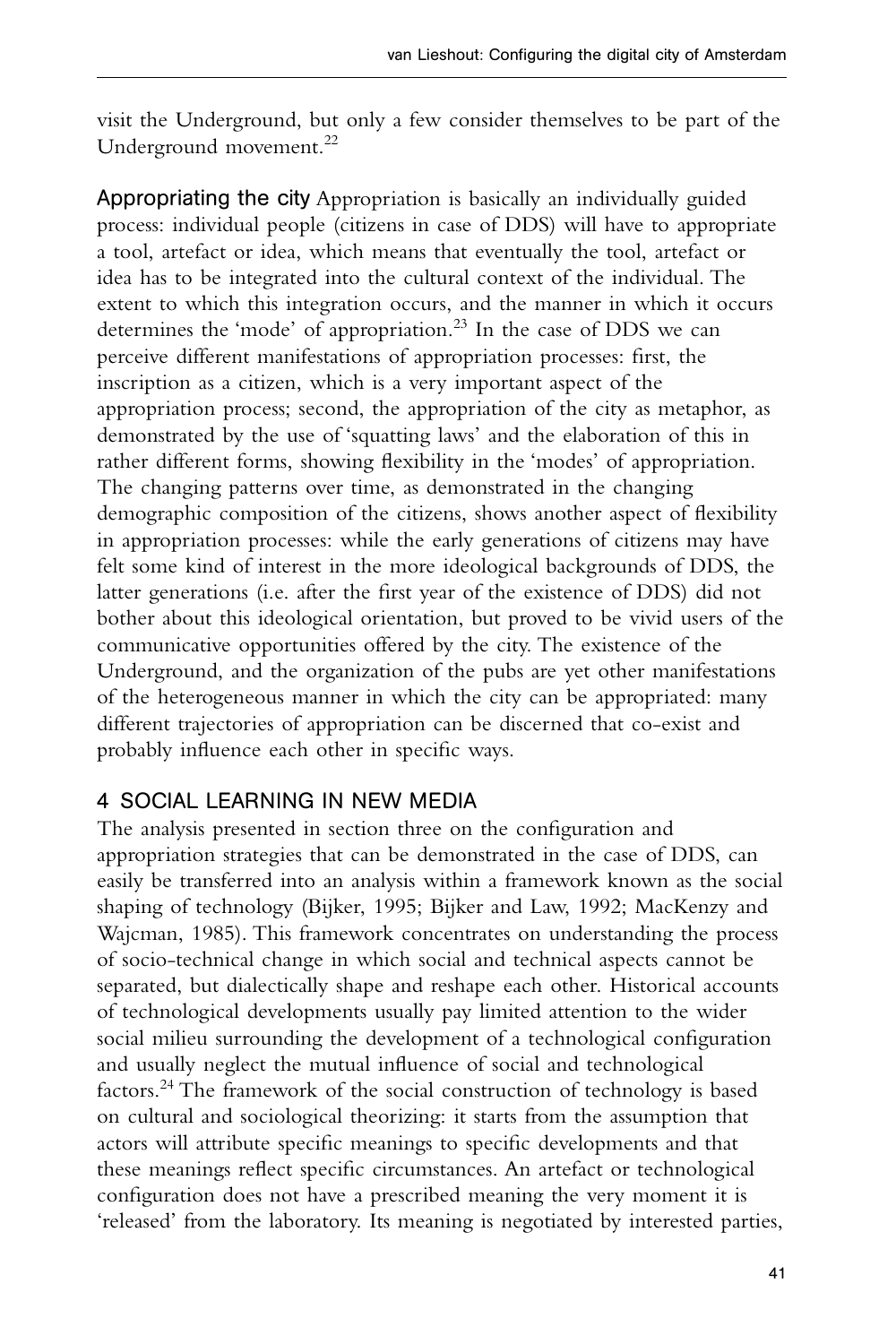which are always able to re-negotiate their findings when they think this to be appropriate.<sup>25</sup> Methodologically, the social shaping approach requires any explanation about a socio-technical configuration to be unbiased with regard to success or failure. The analysis should instead be aimed at understanding why a specific practice is labelled to be successful, while another practice is thought to have failed. Success and failure have to be explained instead of taken for granted. In a similar vein, the indication of 'good' and 'bad' practices must be analysed on what constitutes good or bad practices. Do we understand why specific guidelines contribute to 'good practices'; do we, as a matter of fact, understand what precisely is understood by 'good practices'? Both aspects (success and failure, good and bad practices) require an unbiased and symmetrical approach. By offering thick descriptions of the cases under study and by searching for regularities, the list of methodological requirements is completed.<sup>26</sup>

Technology studies (to which the social construction theories belong) and media studies thus share a common perspective on technological artefacts and on how these artefacts or configurations are configured, i.e. appropriated. Social shaping, however, remains a rather descriptive approach. In order to come to a more prescriptive or normative position, some authors have coined the concept of *social learning* to indicate how acquired insights by researchers might attribute to a learning of society in how to address the emergent socio-technical practices best. According to Rip et al. (1995) efforts in constructive technology assessment (CTA) have provided researchers with new insights into improving the social uptake of new technologies. Within CTA, the mutual shaping of social context and technology is under close supervision of stakeholders who adjust the shaping process 'on the spot'. *Social learning* then refers to the dissemination of the aggregated knowledge and insights in the shaping process. They hope this may advance the more successful processes and diminishes the failures. Jaeger et al. (forthcoming) take a similar position in presuming that social learning includes processes of negotiation and alignment of views, thus reducing friction and as a consequence optimizing the societal uptake of new developments. Experiments, trials and projects that are aimed at testing technological and social objectives, function as locus of social learning. Social learning is opposed to technical learning by presupposing that any trial or project needs to be addressed as a process of combined social and technical change. Brian Wynne (1995) takes the concept of social learning one step further. He refers to late modern sociologists such as Beck and Giddens who perceive profound changes in the organization of (western) society, due to the intrinsic reflexive nature of social practices. Wynne identifies a 'reflexive version of social learning' that 'would involve the systematic exposure, investigation and debate of implicit social models and assumptions that structure "factual" analyses of technologies, impacts and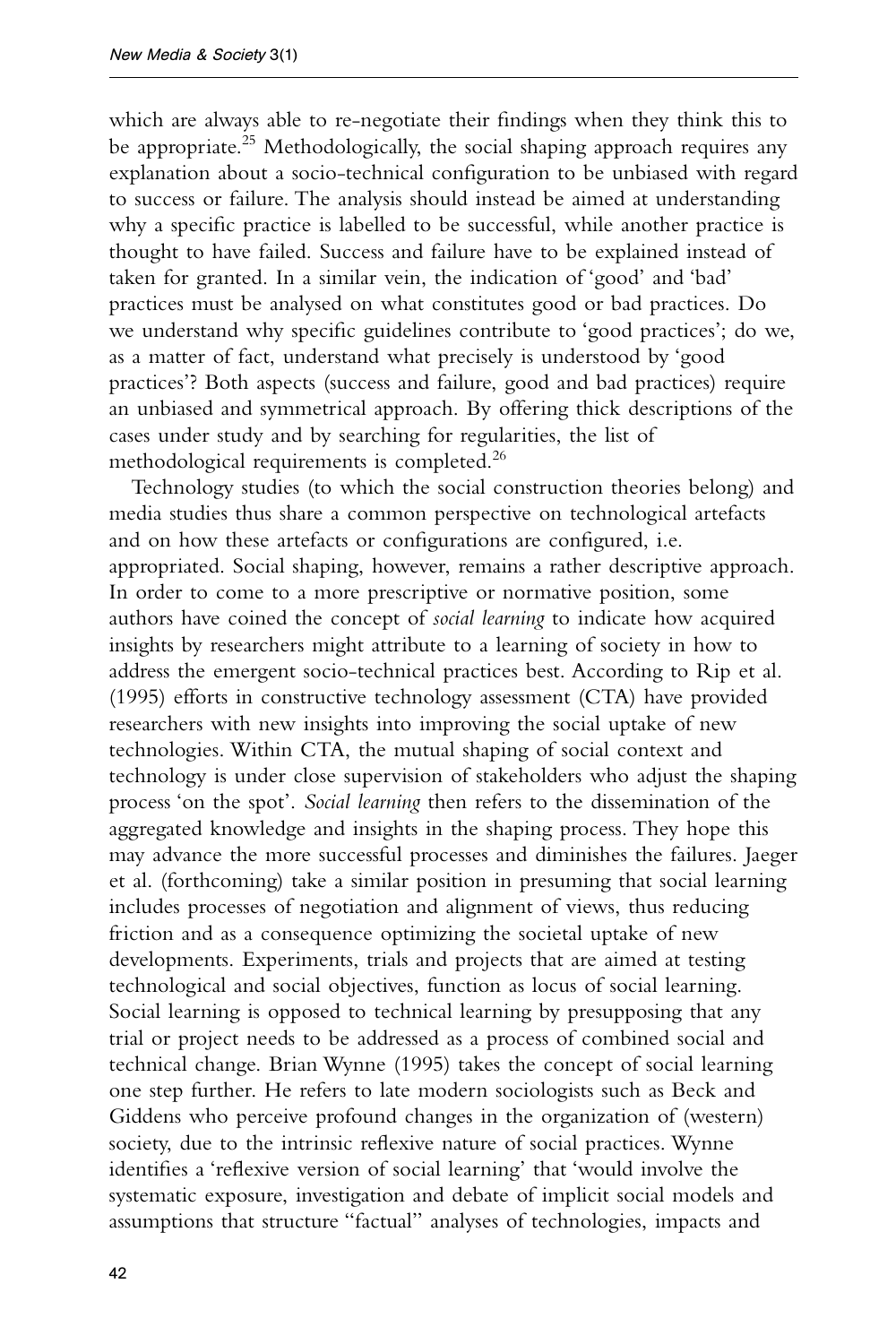risks' (Wynne, 1995: 31). Wynne thus emphasizes the importance of a discourse on presuppositions regarding the relationship between technology and society. This might contribute to a better understanding of how to deal with new technologies in a social context.

# 4.1 Mode of experimentation vis-à-vis mode of control

The reflexivity Beck and Giddens point at has, however, features that enable a different kind of proactive analysis of socio-technical practices than Wynne's elaboration presumes. Beck and Giddens refer to the fact that almost all processes of societal change are reflected by society itself. This may be reflection, just as a mirror reflects an incoming array of light. The array of light is bounced back, and may cause interference with other arrays. This kind of reflection is basic to Beck's analysis of the risk society, in which he points at the consequences of activities of society that may severely interact with future prospects of society (for example, in the case of caused environmental degradation) (Beck, 1992). The reflection can also be consciously monitored and surveyed, with the results of this monitoring or surveillance somehow fed back into the process of change itself. Giddens refers to the disembedding and embedding mechanisms that are basic to how modernity affects society (Giddens, 1990; 15–16). The spread of expert knowledge all over society increases the availability of resources to be used in redirecting the processes of change, for better or for worse. The process of change over time has been addressed as a specific form of learning of society, a learning that is not necessarily related to a change in the psychological or mental state of mind, but that in first instance refers to the process of change itself (Sorensen, 1996). Society thus learns, where learning is embedded in the change process itself. The learning may go unnoticed, but it also may be consciously evoked and used.

Within the SLIM project we have tried to differentiate between the instances of social learning that can be discerned in distinct societal practices. For this, we used our experience with DDS to introduce two dominant and juxtaposed modes of social learning: the *mode of experimentation* vis-à-vis the *mode of control*. DDS has chosen an approach in which the setting is considered to be an open social shaping process, i.e. in which no *a priori* objectives have to be reached, in which no strict ending of the experiment is foreseen, in which there is a minimum on rules and restrictions to what may happen within the boundaries of the digital city. This mode of social learning emphasizes the flexibility in design, the adaptability of both users and uses, and the explorative setting that is maintained all over the life cycle of the project (that has no perceived ending). That is why we label this mode the *experimental/flexible/adaptable* mode of social learning. Opposed to this mode, one finds the *regulation/ control* mode, that presupposes central regulation of the developmental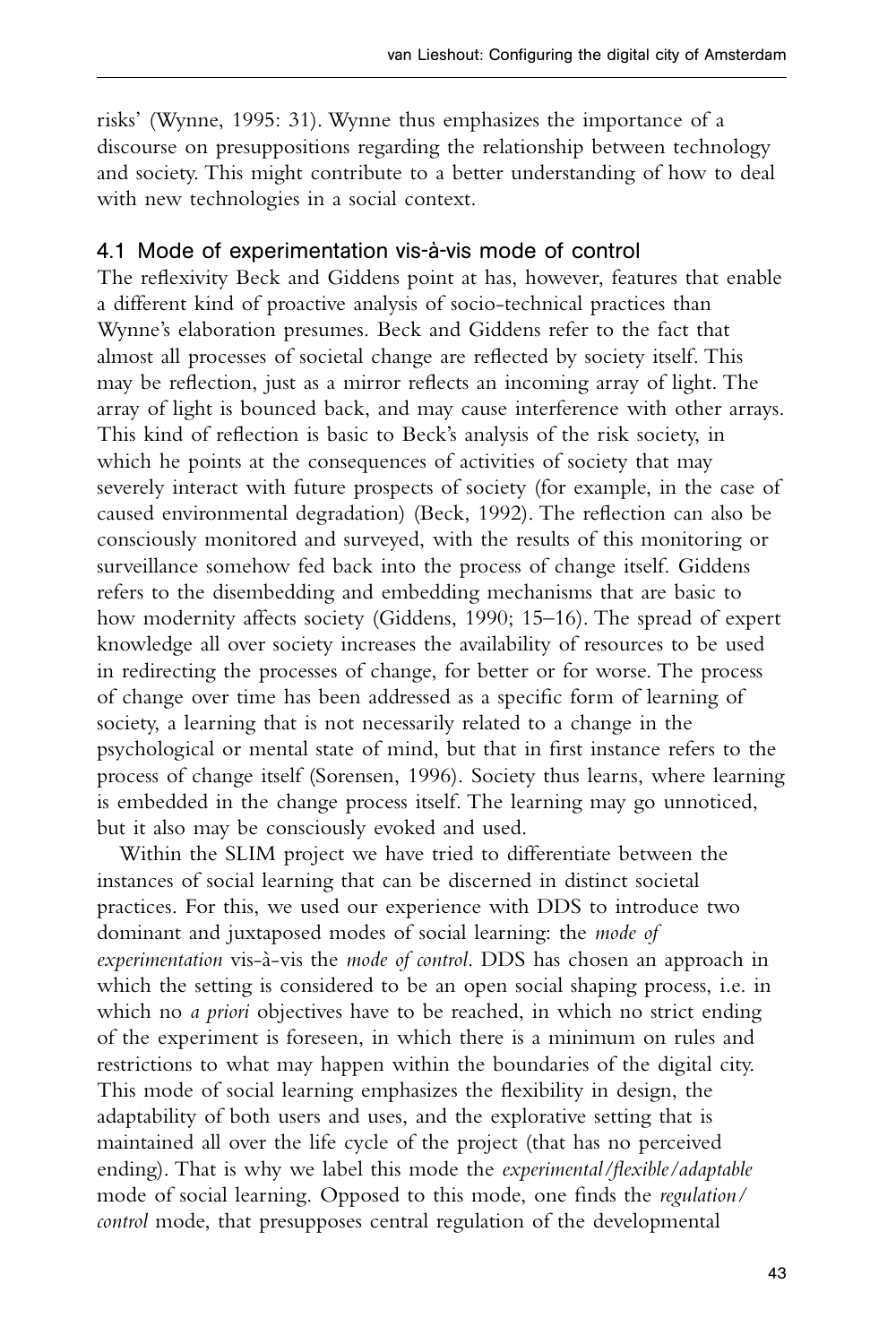process by the designers, a clear separation between designers of new media and the users, a perspective on the added value of the project that is developed by the designers, and a deadline or finite life cycle for the entire project.27 Many projects in which new uses of new media are explored, follow the logic of the regulation/control model. They have a strict ending, they have formulated objectives, they have evaluation and feedback procedures on pre-set times, and they are meant to deliver information that enables the creation of a 'product' (which may be of different kinds, from a smartcard for a public transport system to an information system in which citizens can consult public authorities). In contrast, DDS is an open-ended experiment, in which awareness of the process of change, is continuously fed back from the private domain to the public domain and vice versa.

Both modes give rise to different learning processes. It is wrong to suggest that, in general, one mode leads to better results than the other. Much depends on the specifics of the situation. As far as the societal diffusion of new media is concerned, the case of DDS shows that an experimental approach can be valuable, not only as part of a start-up, but also when a project has matured and has entered a solidification phase. This conclusion is an interesting one, and should at least lead to reconsidering the predominant approach in most trials and experiments that are undertaken today with new media. Though it is usually admitted that the initial phase should be open ended, after some time it is expected that control will take over again. DDS offers an argument for keeping space for experiments, acknowledging that contemporary processes of change require continuous uptake of new technological devices, reconstructing new gadgets, aligning new user groups, developing new user contexts, etc.

DDS also fulfils the more implicit notion of social learning, as point of aggregation and dissemination of information and knowledge about its whereabouts. It is a web-based city, which can be visited by all connected to the internet. It communicates and disseminates information and knowledge about its existence, its experiments, its uses, without knowing to whom and to what extent. It contributes to awareness about the uses, misuses and non-uses of new media, which is easily communicated by means of the internet and other electronic networks. Though the presence and use of electronic networks is not the only mode of disseminating information, it seems fair to suggest that it at least feeds the reflexive processes as mentioned by Beck, Giddens and Lash (cf. Giddens, 1990; Beck, 1992, Beck et al., 1994).

# 4.2 Configuration and appropriation strategies as social learning

Social learning adds another layer to theories on the social construction of new media. While the analysis of configuration and appropriation processes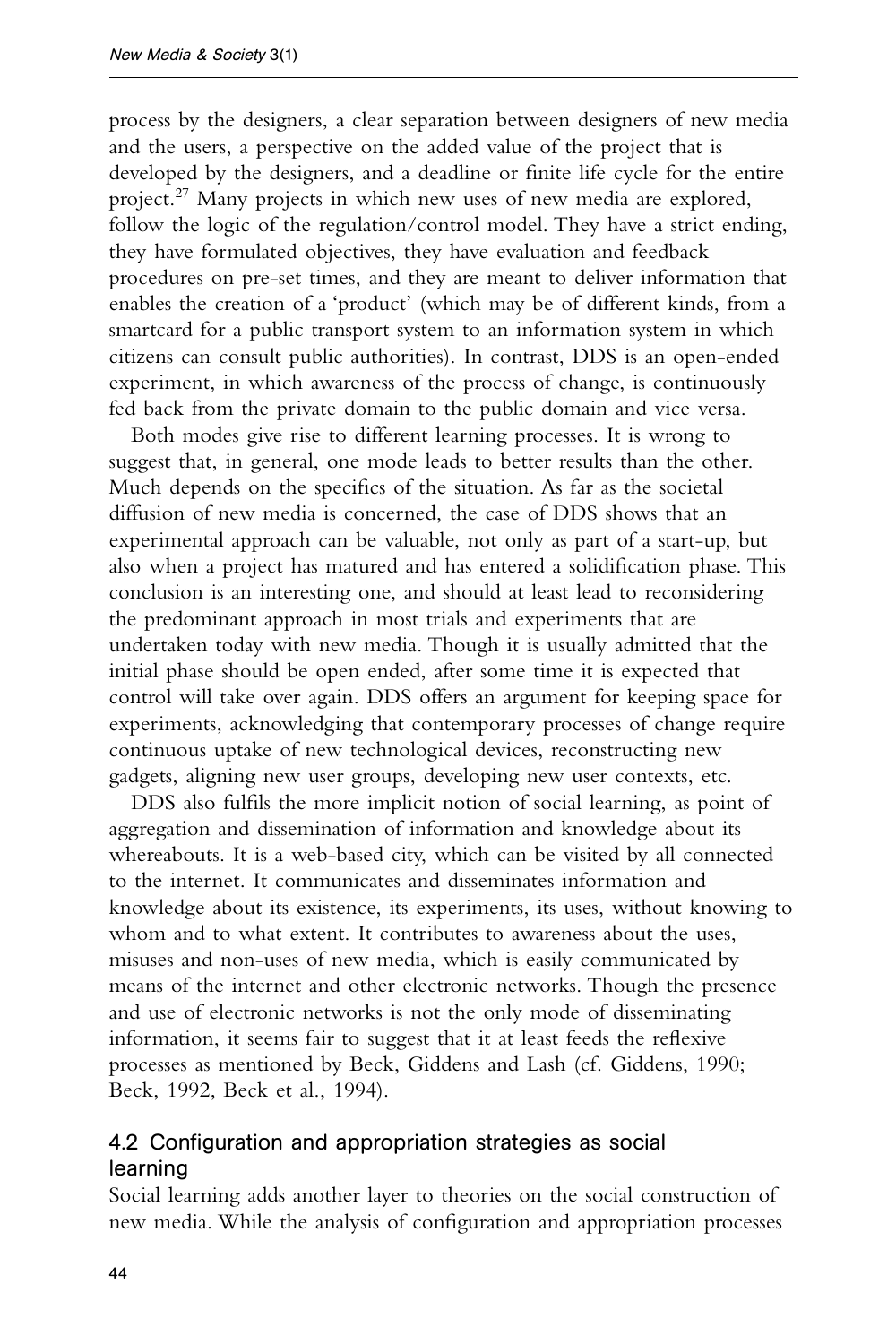enables the identification of processes of change over time, related to specific groups of actors (i.e.. designers and users), social learning enables the identification of strategies used consciously or unconsciously to evoke configuration and appropriation processes. When a socio-technical configuration resembles the mode of control best, processes of appropriation and configuration will most probably be consciously monitored and surveyed, while the results will be fed back into the process of change in order to re-direct the process of change on pre-set objectives or targets. Being in line with the mode of experimentation, the appropriation and configuration processes may or may not be monitored, while possible results do not necessarily have to be fed back into the process of change. It is our claim that many experiments and trials with new media follow the logic of the mode of control, thereby constraining the development of the sociotechnical configurations and probably neglecting opportunities to experiment with an unpredictably innovative potential of these projects.<sup>28</sup>

Within DDS, analysis of the configuration and appropriation processes as presented in the preceding section, give rise to labelling DDS as an almost prototypical form of the mode of experimentation. Though the inscription procedure – users being inscribed as 'citizens' of the city – seems to correlate better with the mode of control than with the mode of experimentation, this is only a minor part of the configuration/ appropriation process. Being a citizen enables various uses of the facilities the city offers, running from building a house to visiting pubs and to participating in newsgroups. The innovative uses of available facilities, for example, the creation of the Underground as a shielded domain within the city, or the construction of flats to increase the number of potential home owners in the city, demonstrate the open-endedness of the city and the flexibility of configuration as well as appropriation processes at work in the city. We also mentioned the attempt of the designers to create a virtual space that should be open to everybody and that should mimic the vivacity of a real city. The Digital City *is* an on-going experiment, in which the malleability, adaptability and flexibility of the new ICT, the new media in relation to the uses that can be made of it, is taken as basic ingredient. Since the variety of choices and the continuing input of new uses and new gadgets lead to a principally open space that lacks an a priori structure, any representation of the Digital City is a temporary representation that is constrained in (virtual) space and in time. The experimentation space has not led to strict regulations and constraints in using the digital city.<sup>29</sup> This continuous (re-configuration process is a typical but underestimated aspect of modern practices around new media.

With respect to appropriation we have already argued that DDS seems to offer an incentive strong enough to attract and thus modify behaviour of citizens. It is important to emphasize that this process of appropriation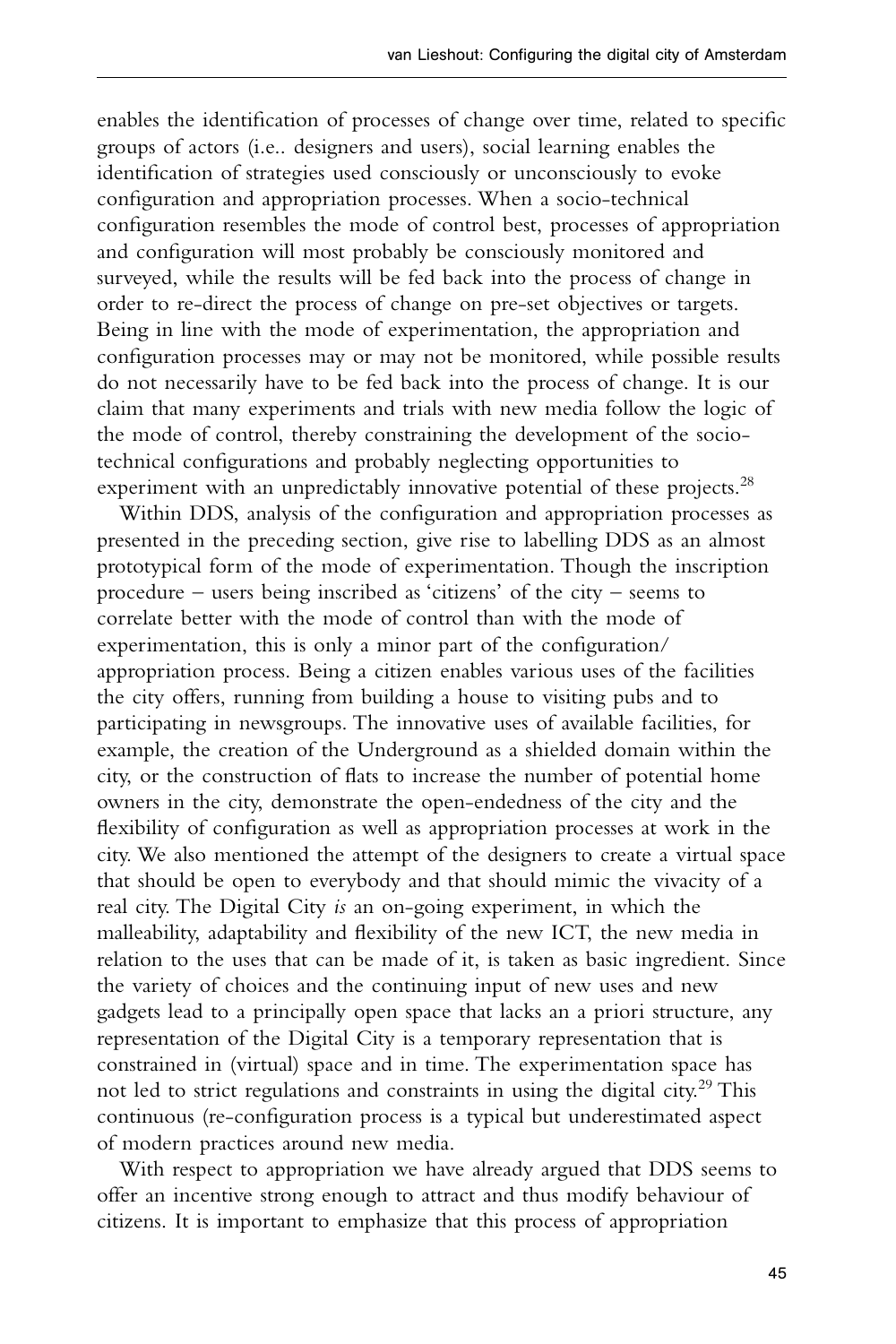cannot be a static one, as if it is a matter of mastering the tool and its uses. New media such as DDS are in permanent flux, leading to a continuous process of change, to new facilities, to new ways of 'being in the world'. Once a user becomes enrolled in the city, it depends on his or her involvement whether the original appropriation continues over time. The precise flux of the population (newcomers, leavers and duration of being inscribed) is required to give a first answer on this interesting aspect. Whether citizens appropriate the city or not, is not a prime concern to the designers of the city. This is an interesting feature that adds up to DDS being prototypical for the mode of experimentation. It is up to the citizens (the inscribed) themselves to continue their subscription to the city. If they are no longer interested in being a citizen, and they do not visit the city for a period of three months, they are automatically removed from the subscription list. No attempts to keep them as valuable 'human resources' are undertaken. Even when the appropriation process has led to the final stages of appropriation as identified by Silverstone et al. (1991), there remains a free choice to end the subscription to being a citizen without anybody paying much attention to this step. The city remains open, even after having gone through a number of initiating procedures.

# 4.3 Successful or failed experiences within social learning

A final interesting issue to be dealt with is whether DDS, being an oft-cited example of a successful digital city, is really successful. Today, the Netherlands is host to over 100 digital cities and regions. DDS has been an exemplar for many of these initiatives, at least as way of organizing the electronic public domain.<sup>30</sup> None of these initiatives however, have reached the same kind of professional organization as DDS. They reflect the diversity of digital cities as presented in the introduction of this article. The fact that there is no successor to DDS that even comes close to it (in terms of number of citizens, organization of the digital environment, professional staff and commercial activities) is interesting in itself. It shows the transferability of 'good practices' to be highly problematic. It also shows that what should be counted as successful practices and what should not, are not easily defined. To start with the first, 'good practices' are usually defined as good practices since they enable imitation in different settings. DDS gives rise to many aspects that might be imitated: the metaphor of the city; the interfaces that represent a specific layout of the city; the 'golden formula' of the mix of private and pubic affairs with technological innovation in between; the open character of the public city as experimentation space. Except for DMA (Digital Metropol Antwerp), that presents itself explicitly as being a successor to DDS, no digital cities are known to have imitated the concept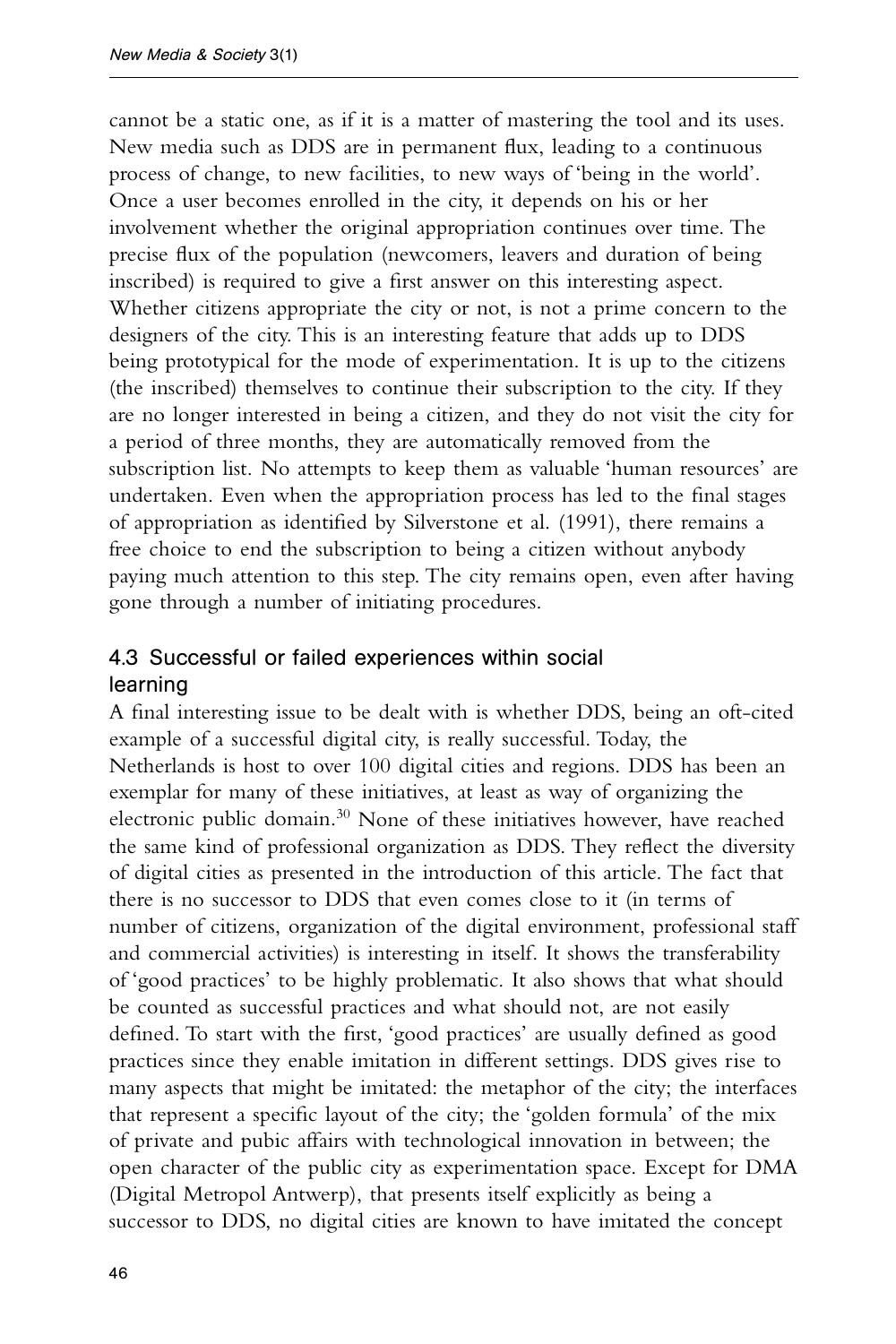of DDS. The absence of more than just one successor to DDS feeds the idea that transferability of innovative results from an experimental project is usually highly problematic. Acquired knowledge reflects the local characteristics of where it stems from; appropriation and configuration strategies are difficult to generalize. Though it is always possible to lift some of the experiences in a given situation to another situation, imitating the totality of the experience is almost impossible. Theoretically, an experimental situation cannot be judged on the extent to which it lives up to its expectations, since these expectations will not be very precisely formulated. This also seems to be the case in DDS. Though analysing the emergence of DDS gives rise to many interesting insights – and even has been basic to the identification of the mode of experimentation – DDS also reflects the problems of identifying success.

# 5 CONCLUDING REMARKS

Within the field of technology dynamics, new media are studied as sociotechnical phenomena. The Digital City of Amsterdam (DDS) functions as an exemplar of the introduction and subsequent evolution of such new media. In this article the construction of DDS has been studied from the perspective of the designer and the user. Analysing configuration and appropriation strategies contribute to a better understanding about the dynamics of DDS. The social shaping of technology emphasizes the interpretative flexibility regarding notions of success and failure, and good and bad practices. DDS offered an interesting test-case for studying this flexibility. The more descriptive approach of social shaping was complemented with an analysis of social learning processes that DDS revealed. These were to be found on two levels. The first level indicates that DDS is a prototypical example of the mode of experimentation, in which no strict objectives or deadlines are formulated, in which a discourse between designers and users is encouraged and in which private and public interests are served in common. As such, DDS gives rise to social learning by experimentation. The second level relates to the manner in which DDS contributes to an overall awareness of contemporary processes of change, related to new media. Taking DDS seriously, it might be interesting to enforce more open experimental settings as 'normal' approaches of embedding new media.<sup>31</sup>

## Acknowledgements

The author would like to thank Ruud van Dael for his constructive comments on earlier versions of this article, and (in alphabetical order) Michael van Eeden, Joost Flint, Steven Lenos, Nina Meilof, Marjolein Ruijg and Marleen Sticker for their willingness to be interviewed.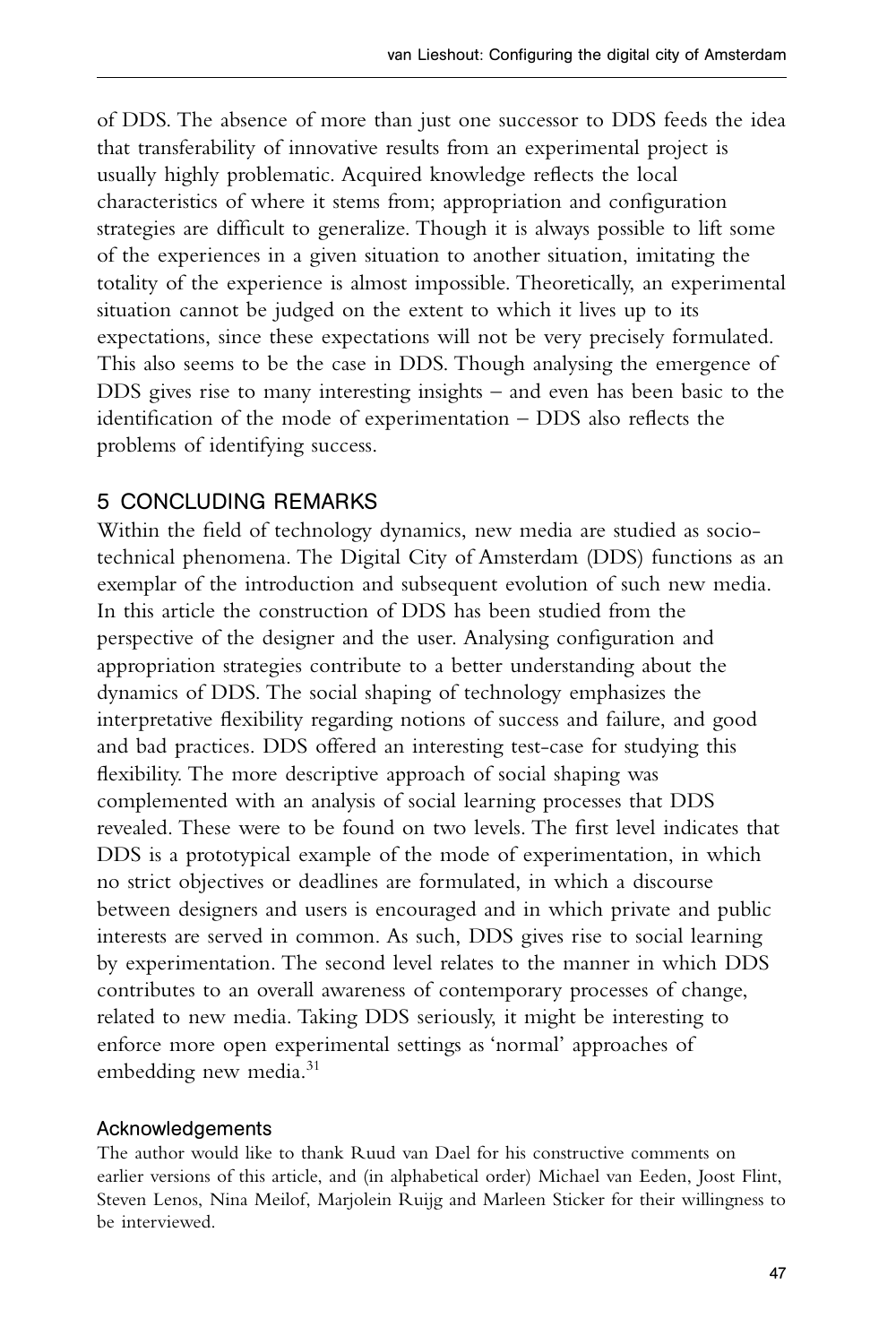## Notes

- 1 SLIM was one of the projects of the EU Targeted Socio-Economic Research programme, situated in the Fourth Framework programme. Eight universities contributed to SLIM: Bremen, Copenhagen, Dublin, Edinburgh, Lausanne, Maastricht, Namur and Trondheim.
- 2 See Van Lieshout, 1999 for a more detailed description of the historical origins of DDS.
- 3 As of January 2000, the business structure of DDS has changed profoundly, leading to separating the public and private services of the digital city foundation. This change is related to the changing socio-economic environment in which DDS operates, especially the rise of free internet service providers. In this article I do not take these latter changes into account. They are not influential on the argumentation I want to put forward.
- 4 See SLIM final report for a presentation from the various perspectives on this modelling (Williams et al., 2000).
- 5 www.dds.nl/dds/info/alginfo2.shtml#doel (18 March 1999).
- 6 Unix formed the kernel of the system. All application software (like the Freeport software) made use of Unix and its command structure.
- 7 As the attentive reader may notice, in the figure it is indicated that this is the entrance gate to DDS2.0. As a matter of fact, the layout of DDS1.0 was similar to this interface. The software of DDS1.0 was however, Freeport software, while the software for the textual interface of DDS2.0 (of which this is the picture) was Lynx.
- 8 The Dutch public broadcasting company VPRO was the first organization to establish a www site; DDS was second.
- 9 In a DDS document the most prominent differences are explained. 'No, you don't move to the right with a right hand arrow, but you follow a link. The right hand arrow has the same functionality as pressing Enter. And the left hand arrow does not move you to the left, but takes you back to the former link. If you want to go to the left, you will go up. Sometimes it happens that in a phrase two options are highlighted. Intuitively many people try to go from the first option to the second by using the right hand arrow. You will unlearn this habit in due time, but it might be cumbersome at first.' (http://www.dds.nl/dds/info/soft.html) (18 March 1999).
- 10 www.dds.nl/ ~ robvdh/Projekt (18 March 1999).
- 11 www.dds.nl/dds/info/regels.html (18 March 1999).
- 12 The Dutch prime minister, Wim Kok (aged 59 years), recently showed in a television programme that computer illiteracy runs through all demographic sectors. When using a mouse, he aimed it at the computer screen, as if it was a remote control.
- 13 Interview Marjolein Ruijg and Michael van Eeden (17 November 1997). The design team for DDS3.0 comprised three people: Marjolein Ruijg, Michael van Eeden and Rob van der Haar. They focused on the design of the interface in the public domain, though they had activities in the commercial domain of DDS as well.
- 14 To give one example of this asynchronous mode of communication: using the digital pubs that are available in DDS requires an electronic form to be filled in, which is subsequently sent to a stack, from which it can be downloaded by all other visitors to this pub. All forms in the stack are chronologically presented on the computer screen of the visitors. This leads to asynchronous communication, and has the effect that all threads of conversations are interwoven with each other. All things said in a given timeframe (for instance the last two minutes) in the virtual pub are stored, and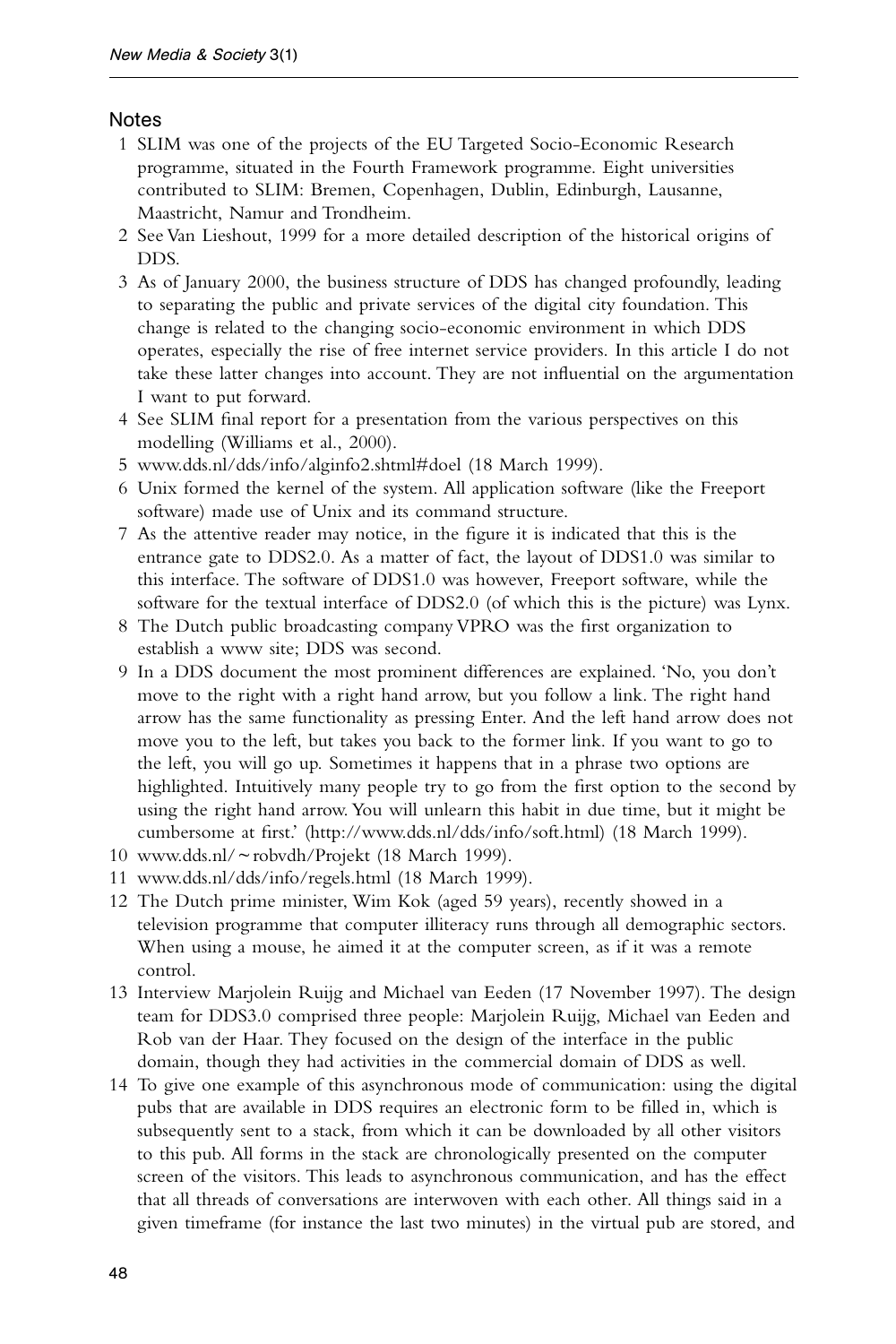subsequently released in time order to all present. All responses are also stored and subsequently released.

- 15 Interview Marjolein Ruijg and Michael van Eeden (17 November 1997).
- 16 Interview Joost Flint (6 January 1998).
- 17 www.swi.psy.uva.nl/usr/beckers/publicaties.html (18 March 1999)
- 18 www.swi.psy.uva.nl/usr/beckers/publicaties.html (18 March 1999)
- 19 This is congruent with another observation I made in comparing different cities. The digital city of Delft publishes a weekly list of most popular pages. It turned out that, after the central page of the city, the five most popular pages were dedicated to a computer-related issue: how to make your own html-document!
- 20 Interview Nina Meilof (17 November 1997)
- 21 http://www.dds.nl/ ~ robvdh/Projekt/
- 22 Interview Marleen Stikker (13 January 1998)
- 23 Silverstone et al. (1991) have developed a typology that conceptualizes the various stages of appropriation up until the moment in which the tool, or artefact or idea is incorporated into the daily practice and its meaning is conversed into the sociocultural repertoire of the individual. In terms of the social shaping of technology we speak about the interpretative flexibility surrounding the meaning of the artefact, and the processes of closure that lead to a more or less stabilized interpretation (cf. Bijker, 1995).
- 24 These were mainly economic-oriented innovation studies that considered technological artefacts to be commodities that could be exchanged on the market. Historical accounts did not usually pay much attention to broader social influences, and focused on successes more than on symmetrical descriptions.
- 25 An interesting elaboration of this approach is presented by Feenberg in his analysis of the Télétel case (Feenberg, 1995).
- 26 For the sake of completeness, we have to add that these methodological rules are basic to the social construction of technology. Other theoretical frameworks, especially those that belong to the actor network theories, have slightly different requirements, due to a slightly different perspective on the role of human and nonhuman (i.e. technological) actors. See Latour, 1988 for a detailed and very readable presentation of actor network theories.
- 27 This typology is formulated both by Van Lieshout et al. (in press) and Van Bastelaer and Lobet-Maris (1999) as a result of the SLIM research. Van Bastelaer and Lobet-Maris formulate a third model of social learning that they label the 'laissez faire model'. According to Van Bastelaer and Lobet-Maris, the 'laissez faire' model corresponds most to the internet culture. Their formulation of the 'laissez faire' model comes close to the mode of experimentation as we use it.
- 28 I have to emphasize that there is no way to predict possible uses in different circumstances, leading to a claim that can only be substantiated by researching many different cases on similar variables. Within the SLIM-project this has been done in situations concerning the public sector, education and the cultural industries, leading to the creation of the conceptual framework as presented in this article.
- 29 An interesting example of a rule is the fact that citizens are not allowed to offer pornographic material on their homepages. The reason for this rule is not the fact that the initiators are opposed to pornography, but that 'All those visitors that take a look at these pictures, increase the cost of (IP-)traffic, and slow down the servers, which decreases the acceptability of other houses.' (http://www.dds.nl/dds/info/regels.html) (21 March 1999).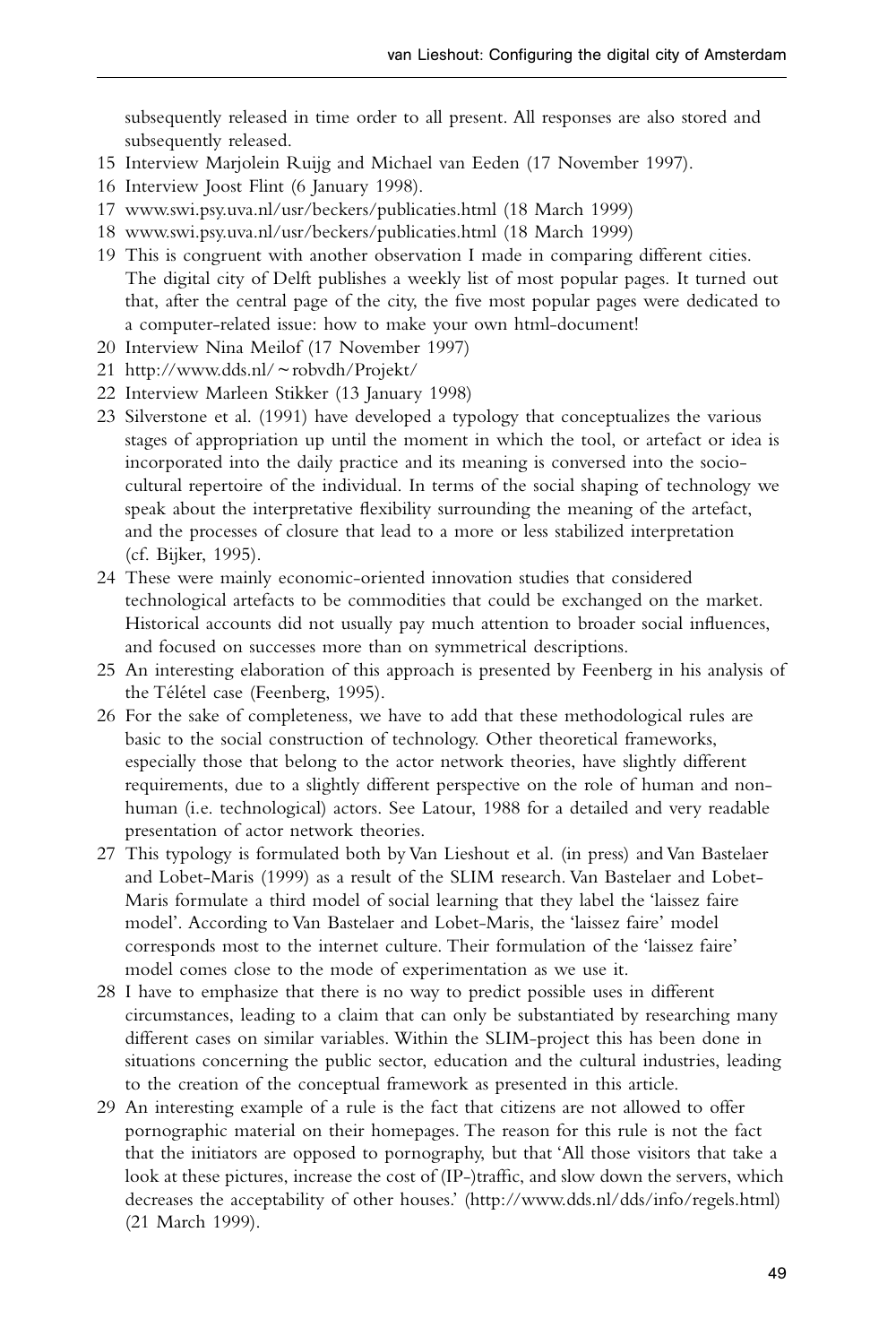- 30 The Department of Economic Affairs commissioned DDS in 1994 to write a handbook on how to create a digital city. In early 1995, the handbook was presented at a conference organized by the Department of Economic Affairs. I do not know what the impact of this handbook on the construction of other digital cities has been (Schalken and Flint, 1995).
- 31 Normal in a Kuhnian sense, as contrasted to a period of transition from one, scientific, perspective to another (Kuhn, 1970).

#### References

- Akrich, M. (1992) 'The De-scription of Technical Objects', in W. Bijker and J. Law (eds) *Shaping Technology/Building Society: Studies in Sociotechnical Change*, pp. 205–24. Cambridge, MA: MIT Press.
- Aune, M. (1996) 'The Computer in Everyday Life: Patterns of Domestication of a New Technology', in M. Lie and K.H. Sorensen (eds) *Making Technology Our Own? Domesticating Technology into Everyday Life*, pp. 91–120. Oslo: Scandinavian University Press.
- Bangemann, M. et al. (1994) 'Europe and the Global Information Society: Recommendations to the European Council', CD-84–94–290-EN-C, Brussels, 26 May.
- Beck, U. (1992) *Risk Society: Towards a New Modernity*. London: Sage.
- Beck, U., A. Giddens and S. Lash (1994) *Reflexive Modernization: Politics, Tradition and Aesthetics in the Modern Social Order*. Cambridge: Polity Press.
- Beckers, D. (1996) 'Rapportage onderzoek bij de Digitale Stad 1996', URL (consulted 21 March 1999): http://www.swi.psy.uva.nl/usr/beckers/dds96/verslag/
- Beckers, D. (1998) 'Rapportage onderzoek bij de Digitale Stad 1998', URL (consulted 21 March 1999): http://www.swi.psy.uva.nl/usr/beckers/dds98/verslag/
- Bijker, W.E. (1995) *Of Bicycles, Bakelites, and Bulbs: Towards a Theory of Socio-technical Change*. Cambridge, MA: MIT Press.
- Bijker, W.E. and J. Law (eds) (1992) *Shaping Technology/Building Society: Studies in Sociotechnical Change*. Cambridge, MA: MIT Press.
- Dosi G. (1982) 'Technological Paradigms and Technological Trajectories', *Research Policy* 6: 147–62.
- Dutton, W.H., J.G. Blumler and K.L. Kramer (eds) (1987) *Wired Cities: Shaping the Future of Communications*. New York: G.K. Hall.
- Feenberg, A. (1995) 'Subversive Rationalisation: Technology, Power and Democracy', in A. Feenberg and A. Hannay (eds) *Technology and the Politics of Knowledge*, pp. 3–22. Bloomington and Indianapolis: Indiana University Press.

Francissen, L. and K. Brants (1998) 'Virtually Going Places: Square-hopping in Amsterdam's Digital City', in Tambini D. Tsaragousianou and C. Bryan (eds) *Cyberdemocracy – Technology, Cities and Civic Networks*, pp. 18–40. London: Routledge.

- Giddens, A. (1990) *Consequences of Modernity*. Cambridge: Polity Press.
- Graham, S. and A. Aurigi (1997) 'Virtual Cities, Social Polarization and the Crisis in
- Urban Public Space', *Journal of Urban Technology* 4(1): 19–52.
- Graham, S. and S. Marvin (1996) *Telecommunications and the City: Electronic Spaces, Urban Places*. London and New York: Routledge.
- Jaeger, B., R. Slack and R. Williams (forthcoming) 'Europe Experiments with Multimedia: An Overview of Social Experiments and Trials', *The Information Society*.
- Komito, I. (1998) 'The Net as a Foraging Society', *The Information Society*, 14(2): 97–106.
- Kuhn, T.S. (1970) *The Structure of Scientific Revolutions*, 2nd edn. Chicago, IL: University of Chicago Press.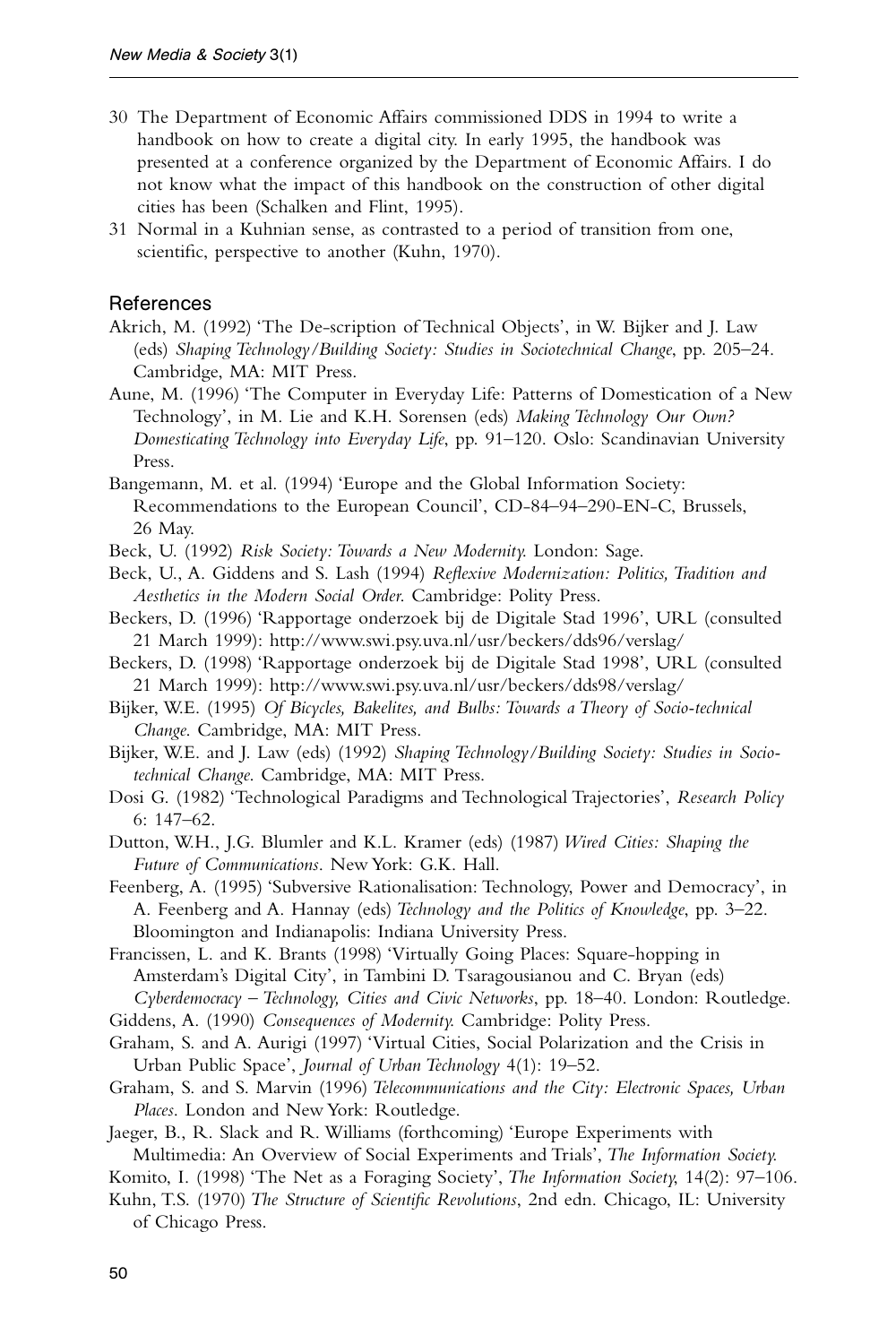- Latour, B. (1988) *Wetenschap in actie Wetenschappers en technici in de maatschappij*. Amsterdam: Bert Bakker.
- MacKenzy, D. and J. Wajcman (1985) *The Social Shaping of Technology: How the Refrigerator Got its Hum*. Milton Keynes: Open University Press.

Miller, D. (1987) *Mass Consumption and Material Culture*. Oxford: Basic Blackwell.

Mosco, V. (1990) 'Computers and Democracy', in J. Berleur, A. Clement, R. Sizer and D. Whitehouse (eds) *The Information Society: Evolving Landscapes*, pp. 215–31. New York and North York, Ontario: Springer-Verlag and Captus Press.

Mosco, V. (1996) 'Myth-ing Links: Power and Community on the Information Highway', *The Information Society* 14(1): 57–62.

Nelson, R. and S. Winter (1977) 'In Search of a Useful Theory of Innovation', *Research Policy* 6: 36–76.

Rip, A., T.J. Misa and J. Schot (eds) (1995) *Managing Technology in Society: The Approach of Constructive Technology Assessment*. London: Pinter.

- Rogers, E. (1983) *Diffusion of Innovations*. New York: Free Press.
- Rommes, E., E. Van Oost and N. Oudshoorn (forthcoming) 'Gender in the Design of the Digital City'.
- Schalken, C.A. and J. Flint (1995) *Handboek Digitale Steden*. Amsterdam: De Digitale Stad.

Schalken, C.A. and P.W. Tops (1994) 'De Digitale Stad – Een onderzoek naar de achtergrond en meningen van haar inwoners', in V. Bekkers (ed.) *Wegwijs op de digitale snelweg*, pp. 41–60. Amsterdam: Otto Cramwinckel Uitgever.

- Schalken, C.A., P.F. Depla and P.W. Tops (1996) 'Technology and the Modernization of Local Democracy', in V. Bekkers, B.-J. Koops and S. Nouwt (eds) *Emerging Electronic Highways: New Challenges for Politics and Law*, pp. 35–46. The Hague: Kluwer Law International.
- Schön, D.A. (1993) 'Generative Metaphor: A Perspective on Problem-setting in Social Policy', in A. Orthony (ed.) *Metaphor and Thought*, pp. 137–63. Cambridge: Cambridge University Press.
- Silverstone, R., E. Hirsch and D. Morley (1991) 'Information and Communication Technologies and the Moral Economy of the Household', in K. Sorensen and A.-J. Berg (eds) *Technology and Everyday Life: Trajectories and Transformations*, pp. 13–46. Oslo: Norwegian Research Council for Science and the Humanities.
- Sorensen, K. (1996) 'Learning Technology, Constructing Culture: Socio-technical Change as Social Learning', STS-working paper no. 18/96, Centre for Technology and Society, Trondheim.

Van Bastelaer, B. and C. Lobet-Maris (eds) (1999) *Social Learning regarding Multimedia Developments at a Local Level: The Case of Digital Cities*. Namur: CITA – University of Namur.

- Van Dijk, J. (1997) 'The Reality of Virtual Communities', *Trends In Communication* 1(1): 39–63.
- Van Lieshout, M. (1999) 'The Digital City of Amsterdam: Between Public Domain and Private Enterprise', in B. van Bastelaer and C. Lobet-Maris (eds) *Social Learning regarding Multimedia Developments at a Local Level: The Case of Digital Cities*. Namur: CITA–University of Namur.
- Van Lieshout, M., T.E. Egyedi and W.B. Bijker (in press) *Social Learning in Educational Multimedia*. Ashcroft: Ashgate Publications.
- Van Twist, M. (1995) *Verbale vernieuwing: Aantekeningen over de kunst van de bestuurskunde*. Amsterdam: VUGA.